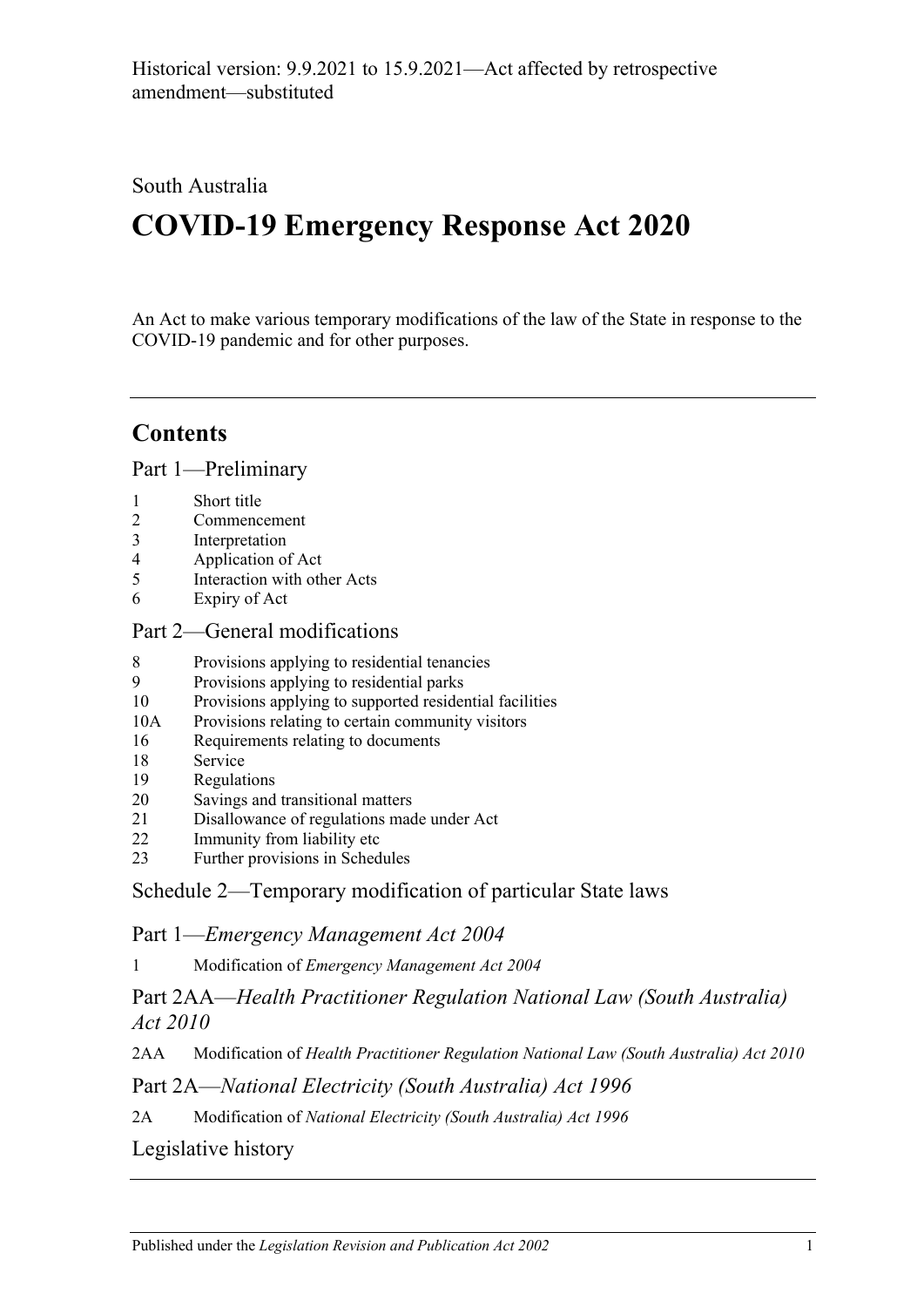#### <span id="page-1-0"></span>**The Parliament of South Australia enacts as follows:**

## **Part 1—Preliminary**

#### <span id="page-1-1"></span>**1—Short title**

This Act may be cited as the *COVID-19 Emergency Response Act 2020*.

#### <span id="page-1-2"></span>**2—Commencement**

- (1) Subject to this section, this Act comes into operation on the day on which it is assented to by the Governor.
- (2) Sections 7 to 9 (inclusive) will be taken to have come into operation on 30 March 2020.

#### <span id="page-1-3"></span>**3—Interpretation**

In this Act, unless the contrary intention appears—

*instrument* includes any document that affects legal rights or obligations;

*relevant declaration* means a declaration under Part 4 Division 3 of the *[Emergency](http://www.legislation.sa.gov.au/index.aspx?action=legref&type=act&legtitle=Emergency%20Management%20Act%202004)  [Management Act](http://www.legislation.sa.gov.au/index.aspx?action=legref&type=act&legtitle=Emergency%20Management%20Act%202004) 2004* or a declaration under section 87 of the *[South Australian](http://www.legislation.sa.gov.au/index.aspx?action=legref&type=act&legtitle=South%20Australian%20Public%20Health%20Act%202011)  [Public Health Act](http://www.legislation.sa.gov.au/index.aspx?action=legref&type=act&legtitle=South%20Australian%20Public%20Health%20Act%202011) 2011*.

#### <span id="page-1-4"></span>**4—Application of Act**

It is the intention of the Parliament that this Act apply within the State and outside the State to the full extent of the extraterritorial legislative capacity of the Parliament.

#### <span id="page-1-5"></span>**5—Interaction with other Acts**

Except as is provided in this Act, this Act is in addition to and does not limit, or derogate from, the provisions of any other Act or law.

#### <span id="page-1-6"></span>**6—Expiry of Act**

- (1) The Minister—
	- (a) may, by notice in the Gazette, fix a day, or days, on which particular provisions of—
		- (i) [Part](#page-2-0) 2; or
		- (iii) [Schedule](#page-12-1) 2,

will expire; and

- <span id="page-1-7"></span>(b) must, by notice in the Gazette, fix a day on which—
	- (i) all provisions of [Part](#page-2-0) 2 (other than [section](#page-8-1) 7, section  $10A(5)$  and [\(6\)](#page-8-2) and [section](#page-10-0) 20); and
	- (iii) all provisions of [Schedule](#page-12-1) 2,

will expire (if they have not previously expired in accordance with this section); and

(c) may, by notice in the Gazette, fix a day on which this Act will finally expire.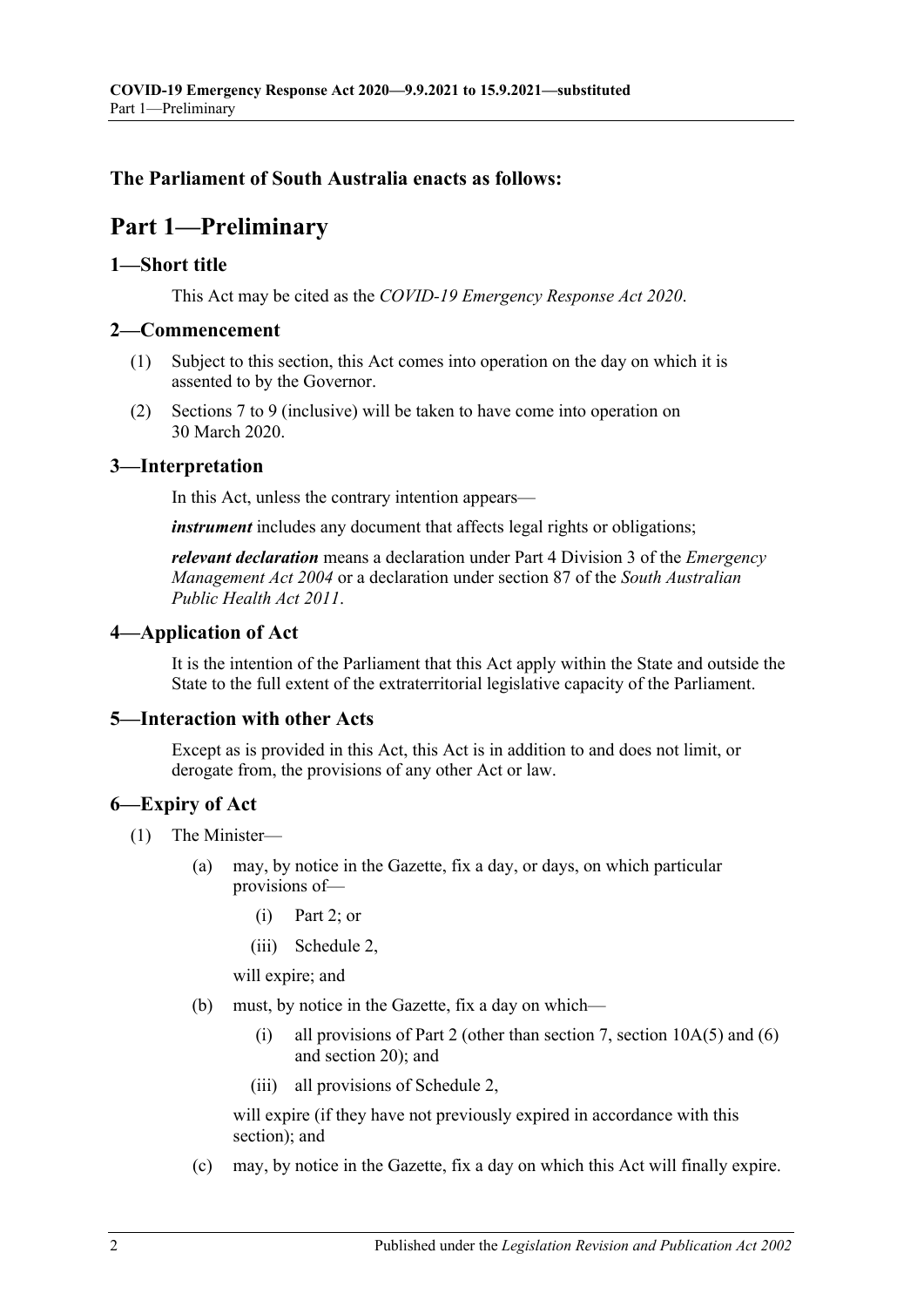- (2) The day fixed by the Minister for the purposes of [subsection](#page-1-7)  $(1)(b)$  must be—
	- (a) 28 days after the day on which all relevant declarations relating to the outbreak of the human disease named COVID-19 within South Australia have ceased; or
	- (b) 17 September 2021,

whichever is the earlier.

(3) For the avoidance of doubt (and without derogating from section 16 of the *[Acts](http://www.legislation.sa.gov.au/index.aspx?action=legref&type=act&legtitle=Acts%20Interpretation%20Act%201915)  [Interpretation Act](http://www.legislation.sa.gov.au/index.aspx?action=legref&type=act&legtitle=Acts%20Interpretation%20Act%201915) 1915*), the expiry of a provision of this Act under this section does not affect the validity or operation of anything done in accordance with the provision before that expiry.

**Note—**

This means, for example, that a contract executed in accordance with any modified requirements under [section](#page-8-0) 16 would remain validly executed even after the expiry of that section.

## <span id="page-2-0"></span>**Part 2—General modifications**

## <span id="page-2-1"></span>**8—Provisions applying to residential tenancies**

- (1) Subject to this section, the operation of the *[Residential Tenancies Act](http://www.legislation.sa.gov.au/index.aspx?action=legref&type=act&legtitle=Residential%20Tenancies%20Act%201995) 1995* is modified as follows:
	- (a) the terms of any residential tenancy agreement will be taken to be modified to such extent necessary to give effect to the modifications made by this section;
	- (b) the landlord must not increase the rent payable under a residential tenancy agreement (whether under section 55 of that Act or otherwise) if the tenant is suffering financial hardship as a result of the COVID-19 pandemic;
	- (c) despite any other provision of that Act, or any other Act or law, an act or omission of the tenant required under the laws of the State in response to the COVID-19 pandemic will be taken not to amount to a breach of a residential tenancy agreement or otherwise amount to grounds for termination of the agreement;
	- (d) a tenant may have repairs carried out on the premises (in accordance with any agreement with the landlord relating to such repairs) without seeking prior approval (and section  $68(3)(e)$  and  $(5)$  of that Act will be taken to apply to costs or compensation incurred by or owing to the tenant accordingly);
	- (e) section 78A of that Act will be taken not to apply in respect of—
		- (i) a breach of a residential tenancy agreement consisting of a failure to pay rent where the tenant is suffering financial hardship as a result of the COVID-19 pandemic; or
		- (ii) any act or omission of the tenant required under the laws of the State in response to the COVID-19 pandemic;
	- (f) a residential tenancy cannot be terminated under that Act solely on the grounds of a breach of a residential tenancy agreement consisting of a failure to pay rent where the tenant is suffering financial hardship as a result of the COVID-19 pandemic;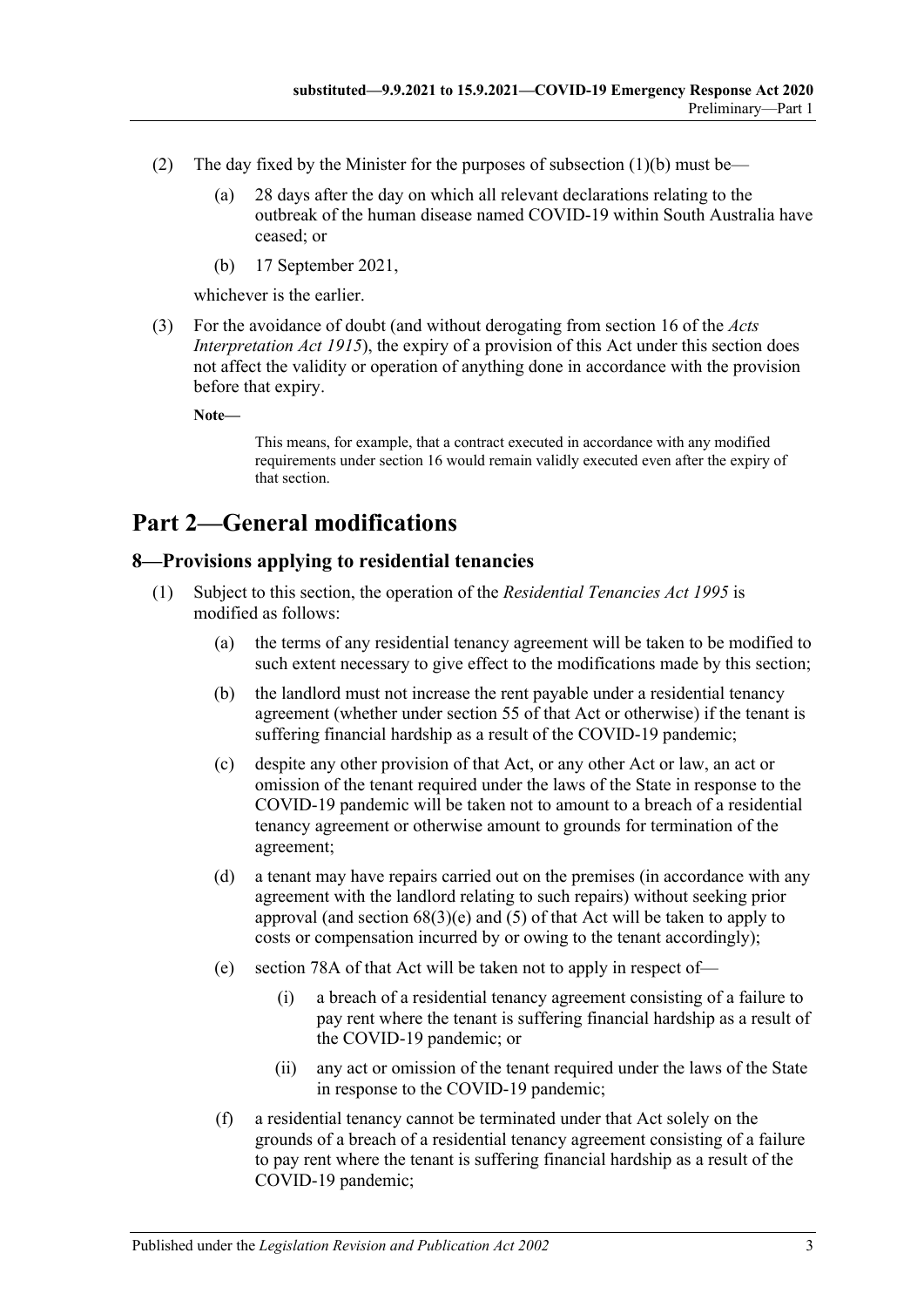- (g) the Tribunal cannot terminate a residential tenancy or make an order for possession of the premises in respect of a breach of a residential tenancy agreement consisting of a failure to pay rent where the tenant is suffering financial hardship as a result of the COVID-19 pandemic;
- <span id="page-3-0"></span>(h) on an application under section 89 of that Act relating to financial hardship suffered as a result of the COVID-19 pandemic, the Tribunal may, instead of or in addition to an order terminating the agreement, make such orders as the Tribunal thinks fit;
- (i) on an application under section 89 of that Act, as modified by [paragraph](#page-3-0) (h), the Tribunal must have particular regard to the circumstances of the COVID-19 pandemic (including the need to ameliorate the effects of the pandemic in the State and the need to avoid homelessness during such a public health emergency);
- (j) despite any other Act or law, the Tribunal may, on application or otherwise in proceedings under that Act, make any order it considers appropriate in the circumstances of the COVID-19 pandemic (including an order that specified costs associated with the termination of a residential tenancy agreement be reduced or waived);
- (k) the Tribunal, on an application under section 93 of that Act (whether the application was made before or after the commencement of this section)—
	- (i) must have regard to the circumstances of the COVID-19 pandemic (including the need to ameliorate the effects of the pandemic in the State and the need to avoid homelessness during such a public health emergency); and
	- (ii) may, in a case where a tenant is suffering financial hardship as a result of the COVID-19 pandemic, despite section 93(4)(a), suspend the operation of an order under that section for such period, and on such conditions, as the Tribunal thinks fit; and
	- (iii) may, in a case where a tenant is suffering financial hardship as a result of the COVID-19 pandemic, despite section 93(4a), modify a residential tenancy agreement during such a period of suspended operation so as to reduce the tenant's immediate financial obligations under the agreement;
- (1) the Tribunal may, in relation to an order made under section  $93(4)(a)$  of that Act before the commencement of this section, on an application by a tenant or landlord, further suspend the operation of the order for possession if the tenant is suffering financial hardship as a result of the COVID-19 pandemic;
- (m) the preceding paragraphs will be taken to apply in relation to a rooming house agreement under that Act (where a reference in a preceding paragraph to a provision of that Act will be taken to be a reference to a provision of a corresponding kind under Part 7 of that Act);
- (n) despite any other Act or law, the Tribunal must not make an order requiring interest to be paid on an amount payable by a tenant under a residential tenancy agreement;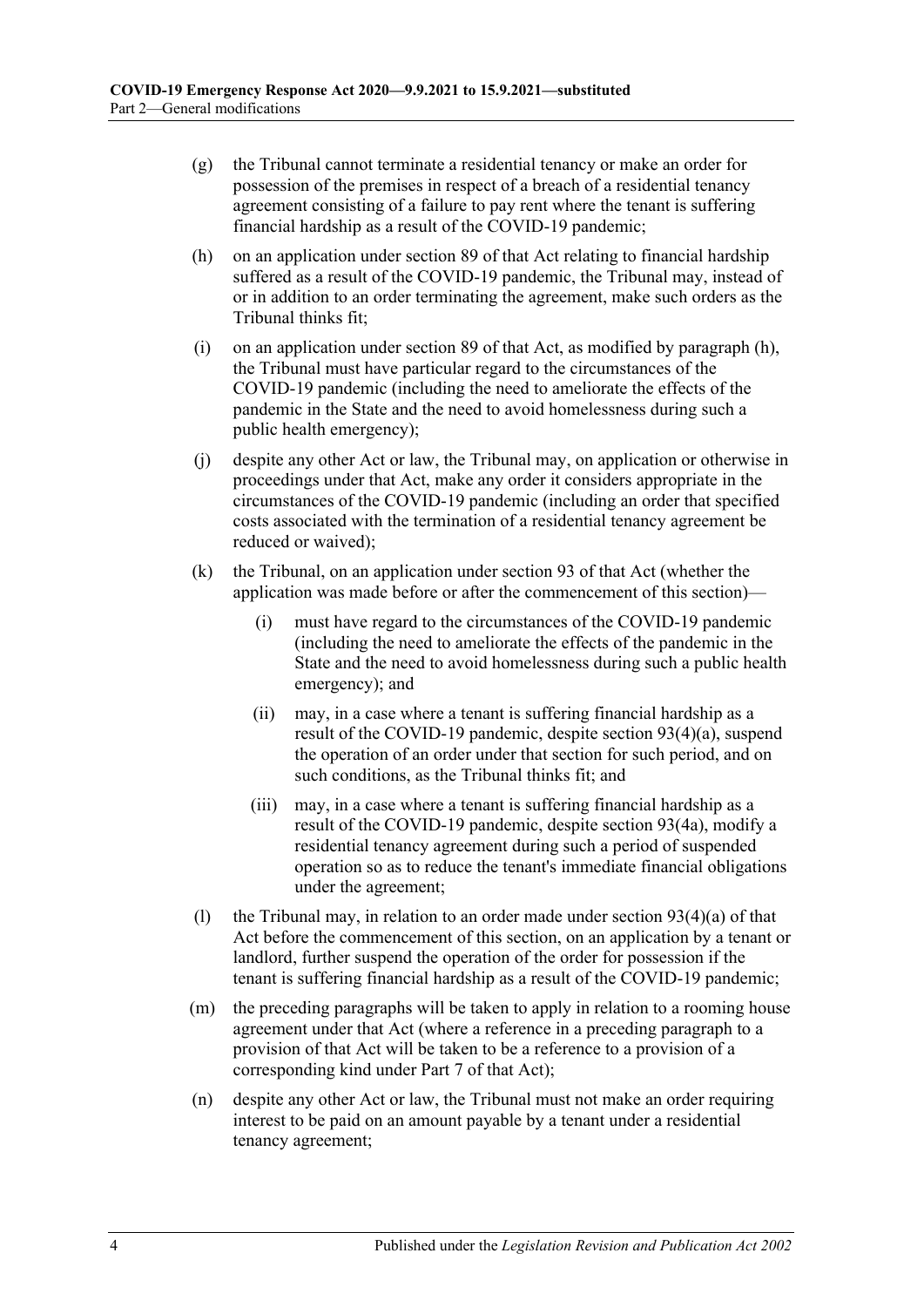- (o) despite a provision of any other Act or law, an order of the Tribunal contemplated by a preceding paragraph may have retrospective effect;
- (p) section 99(4) of that Act does not apply in circumstances where the tenant, or another person lawfully residing in the premises, is self-isolating because they have, or may have, COVID-19;
- (q) section 115 of that Act will be taken not to apply to an agreement or arrangement required by this section or otherwise required to give effect to this section;
- (r) the following matters must not be recorded on a residential tenancies database:
	- (i) a matter consisting of, or relating to, a failure to pay rent due where the tenant is suffering financial hardship as a result of the COVID-19 pandemic;
	- (ii) any other matter that the Tribunal orders not to be so recorded;
	- (iii) any other matter prescribed by the regulations.
- (2) A purported termination or other action in contravention of the *[Residential Tenancies](http://www.legislation.sa.gov.au/index.aspx?action=legref&type=act&legtitle=Residential%20Tenancies%20Act%201995)  Act [1995](http://www.legislation.sa.gov.au/index.aspx?action=legref&type=act&legtitle=Residential%20Tenancies%20Act%201995)* (as modified by this section) will be taken to be void and of no effect.
- (3) A provision of the *[Residential Tenancies Act](http://www.legislation.sa.gov.au/index.aspx?action=legref&type=act&legtitle=Residential%20Tenancies%20Act%201995) 1995* not referred to in a preceding subsection will be taken to be modified to the extent necessary to give effect to the modifications set out in this section.
- <span id="page-4-0"></span>(4) The Tribunal may, on application by a landlord or tenant under a residential tenancy agreement (whether or not the agreement is still in force), make such of the following orders as the Tribunal thinks fit:
	- (a) an order modifying or suspending any prescribed order of the Tribunal made during the prescribed period in relation to a residential tenancy period;
	- (b) an order confirming, varying or quashing any prescribed action done, or purportedly done, by a landlord under the *[Residential Tenancies Act](http://www.legislation.sa.gov.au/index.aspx?action=legref&type=act&legtitle=Residential%20Tenancies%20Act%201995) 1995* in respect of a residential tenancy agreement during the prescribed period;
	- (c) any other order the Tribunal thinks appropriate to address the consequences of the retrospective commencement of this section.
- (5) An application under [subsection](#page-4-0) (4) must be made within 28 days after the commencement of this section (or such longer period as the Tribunal may allow).
- (6) In making orders under this section, the Tribunal must have regard to the intended effect of the operation of this section as it relates to matters of the relevant kind.
- (7) Section 111 of the *[Residential Tenancies Act](http://www.legislation.sa.gov.au/index.aspx?action=legref&type=act&legtitle=Residential%20Tenancies%20Act%201995) 1995* applies in relation to orders under this section.
- (8) To avoid doubt, the jurisdiction conferred by this section comes within the original jurisdiction of the Tribunal.
- (9) Subject to any regulations under [section](#page-10-0) 20, an order of the Tribunal under this section will be taken to be revoked on the day on which this section expires.
- (10) In this section, a reference to the payment of rent will be taken to include a reference to the payment of an amount relating to water supply and usage.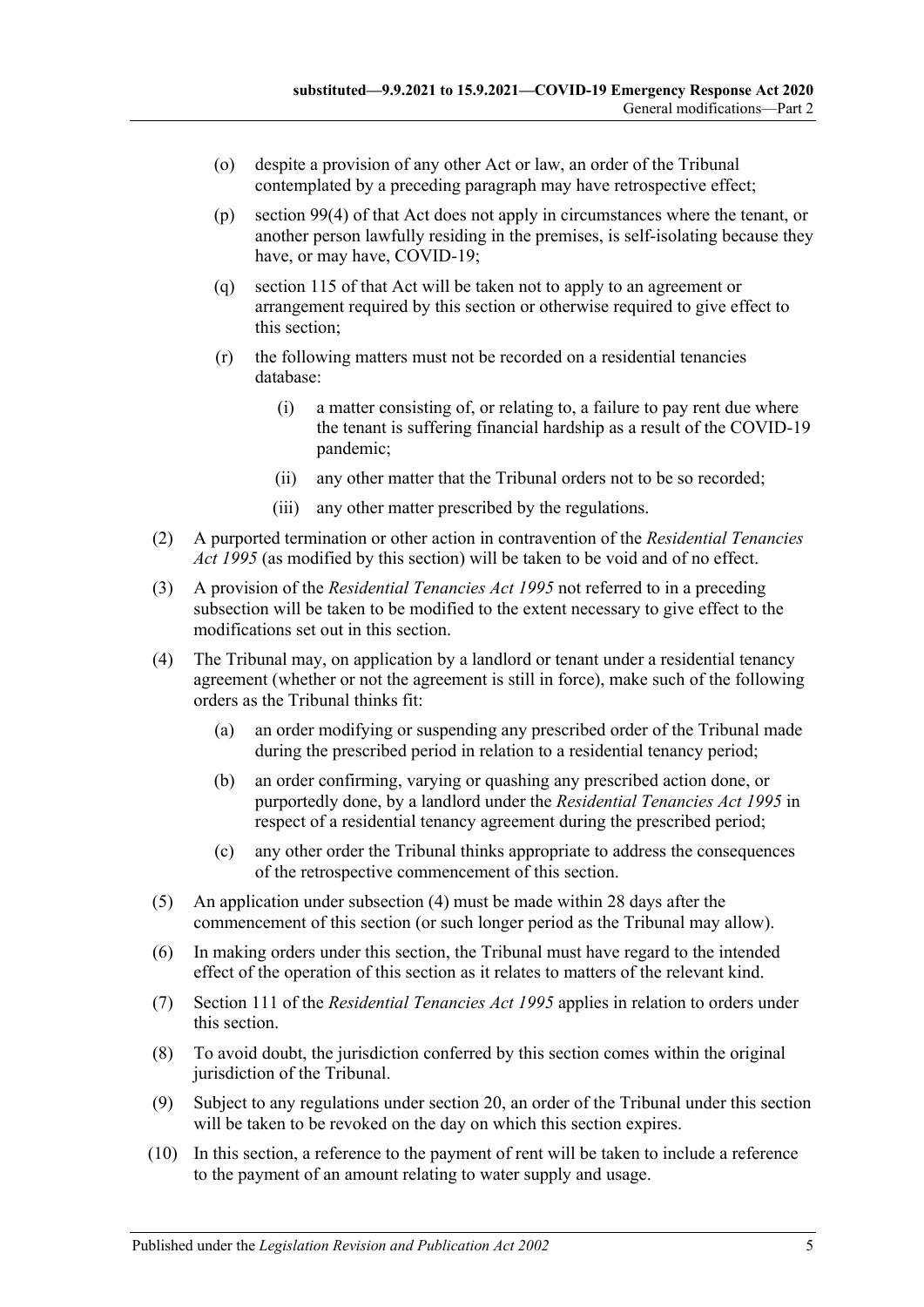- (11) A term or phrase used in this section will, unless the contrary intention appears, have the same meaning as in the *[Residential Tenancies Act](http://www.legislation.sa.gov.au/index.aspx?action=legref&type=act&legtitle=Residential%20Tenancies%20Act%201995) 1995*.
- (12) In this section—

*prescribed action*, by a landlord, means an action taken by the landlord that would, if it occurred after the commencement of this section, contravene the *[Residential](http://www.legislation.sa.gov.au/index.aspx?action=legref&type=act&legtitle=Residential%20Tenancies%20Act%201995)  [Tenancies Act](http://www.legislation.sa.gov.au/index.aspx?action=legref&type=act&legtitle=Residential%20Tenancies%20Act%201995) 1995* (as modified by this section);

*prescribed order* means an order of the Tribunal made, or having effect, during the prescribed period;

*prescribed period* means the period commencing on 30 March 2020 and ending on 9 April 2020.

#### <span id="page-5-0"></span>**9—Provisions applying to residential parks**

- (1) The operation of the *[Residential Parks Act](http://www.legislation.sa.gov.au/index.aspx?action=legref&type=act&legtitle=Residential%20Parks%20Act%202007) 2007* is modified such that the modifications made by section 8 to the *[Residential Tenancies Act](http://www.legislation.sa.gov.au/index.aspx?action=legref&type=act&legtitle=Residential%20Tenancies%20Act%201995) 1995* (including, to avoid doubt, the provisions of section 8 relating to the Tribunal) apply in relation to the *[Residential Parks Act](http://www.legislation.sa.gov.au/index.aspx?action=legref&type=act&legtitle=Residential%20Parks%20Act%202007) 2007* as if a reference in that section to a residential tenancy agreement were a reference to a residential park tenancy agreement, residential park site agreement or residential park agreement (as the case requires).
- (2) A purported termination or other action in contravention of the *[Residential Parks](http://www.legislation.sa.gov.au/index.aspx?action=legref&type=act&legtitle=Residential%20Parks%20Act%202007)  Act [2007](http://www.legislation.sa.gov.au/index.aspx?action=legref&type=act&legtitle=Residential%20Parks%20Act%202007)* (as modified by this section) will be taken to be void and of no effect.
- (3) A term or phrase used in this section will, unless the contrary intention appears, have the same meaning as in the *[Residential Parks Act](http://www.legislation.sa.gov.au/index.aspx?action=legref&type=act&legtitle=Residential%20Parks%20Act%202007) 2007*.

#### <span id="page-5-1"></span>**10—Provisions applying to supported residential facilities**

- (1) Subject to this section, the operation of the *[Supported Residential Facilities Act](http://www.legislation.sa.gov.au/index.aspx?action=legref&type=act&legtitle=Supported%20Residential%20Facilities%20Act%201992) 1992* is modified as follows:
	- (a) a proprietor cannot take any other action under that Act for the purpose of terminating a resident contract, where—
		- (i) the grounds for termination are a failure of the resident to pay fees and charges under the resident contract; and
		- (ii) the resident is suffering financial hardship as a result of the COVID-19 pandemic;
	- (b) a proprietor cannot increase fees and charges payable in relation to a resident contract;
	- (c) a resident will be taken not to have breached a term of a resident contract or other agreement by complying with a direction or law relating to the COVID-19 pandemic that applies to or regulates residents of supported residential facilities;
	- (d) a proprietor must not give a notice to a resident under section 39 of that Act that purports to be notice of a proposed termination on grounds of failure to pay fees or charges if the resident is suffering financial hardship as a result of the COVID-19 pandemic;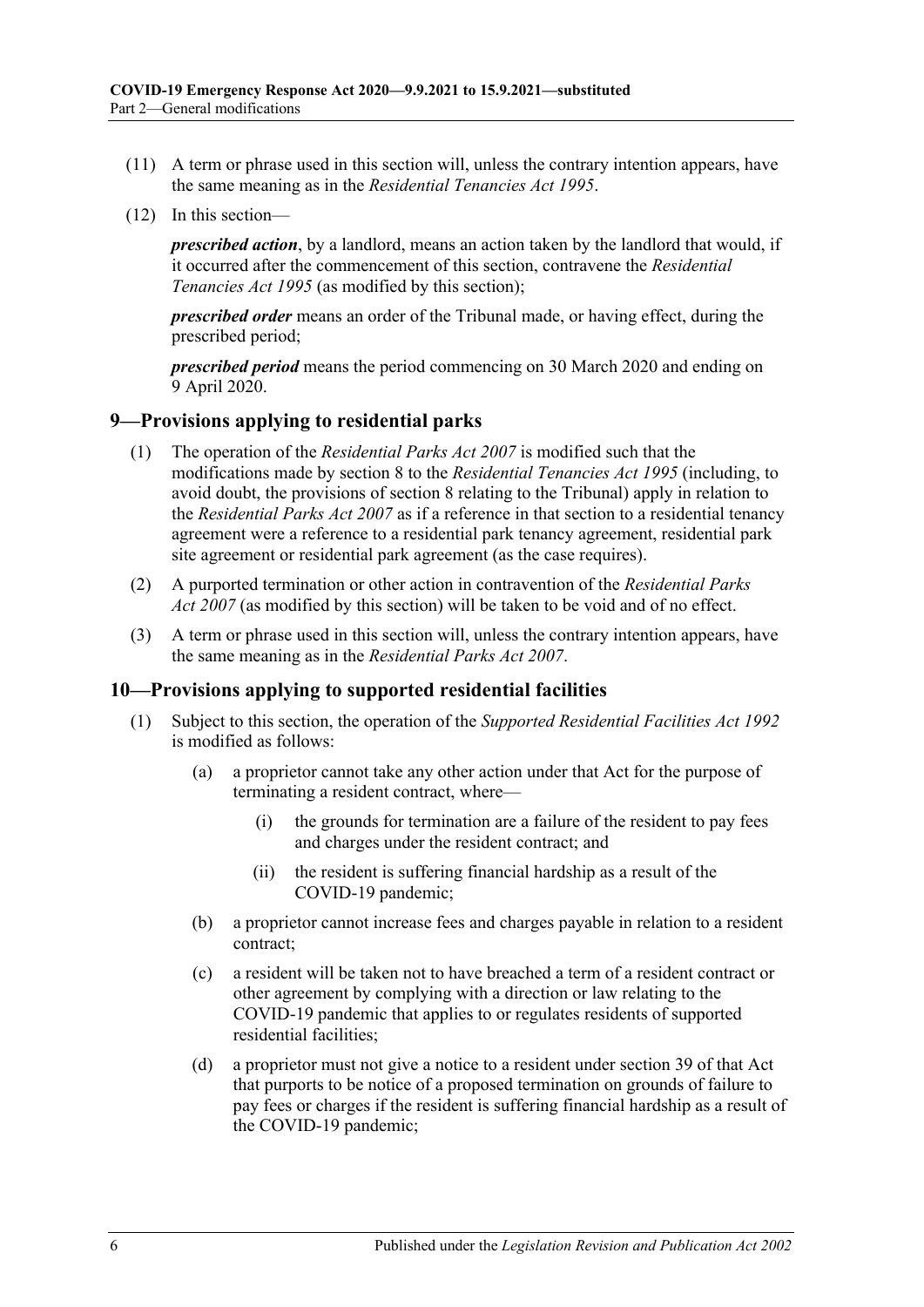- (e) a proprietor cannot make an application under section 43 of that Act in relation to a dispute consisting of a failure to pay fees and charges if the resident is suffering financial hardship as a result of the COVID-19 pandemic (and, to avoid doubt, a licensing authority cannot make orders under that section on an application relating to any other kind of dispute that purports to terminate a resident contract or otherwise require payment of fees and charges in relation to such a resident);
- (f) the Tribunal must not, on a review under section 44 of that Act, make an order that purports to terminate a resident contract or otherwise require a resident to pay fees and charges to the proprietor if the resident is suffering financial hardship as a result of the COVID-19 pandemic;
- <span id="page-6-0"></span>(g) the operation of section 47 of that Act is modified such that—
	- (i) a visit or attendance by a person will only fall within the ambit of that section if it complies with any direction or law applying to or regulating such visits or attendances; and
	- (ii) a person does not commit an offence under section 47(2) if the person is acting in accordance with a direction or law referred to in [subparagraph](#page-6-0) (i);
- (h) section 50 of that Act will be taken not to apply to an agreement or arrangement required by this section or otherwise required to give effect to this section;
- (i) a proprietor will be taken not to commit an offence against that Act, or breach a term of a licence or resident contract or other agreement, to the extent that an act or omission of the proprietor is reasonably required to give effect to the modification made by this section, or by any direction or law relating to the COVID-19 pandemic that applies to or regulates supported residential facilities:
- (j) the Tribunal or a licensing authority, in performing a function or exercising a power under that Act, must have regard to the circumstances of the COVID-19 pandemic (including the need to ameliorate the effects of the pandemic in the State and the need to avoid homelessness during such a public health emergency).
- (2) For the purposes of this section, a reference to fees and charges payable in relation to a resident contract will be taken to include a reference to any costs (however described) payable by a resident under the resident contract (whether for accommodation, personal care services or otherwise).
- (3) A term or phrase used in this section will, unless the contrary intention appears, have the same meaning as in the *[Supported Residential Facilities Act](http://www.legislation.sa.gov.au/index.aspx?action=legref&type=act&legtitle=Supported%20Residential%20Facilities%20Act%201992) 1992*.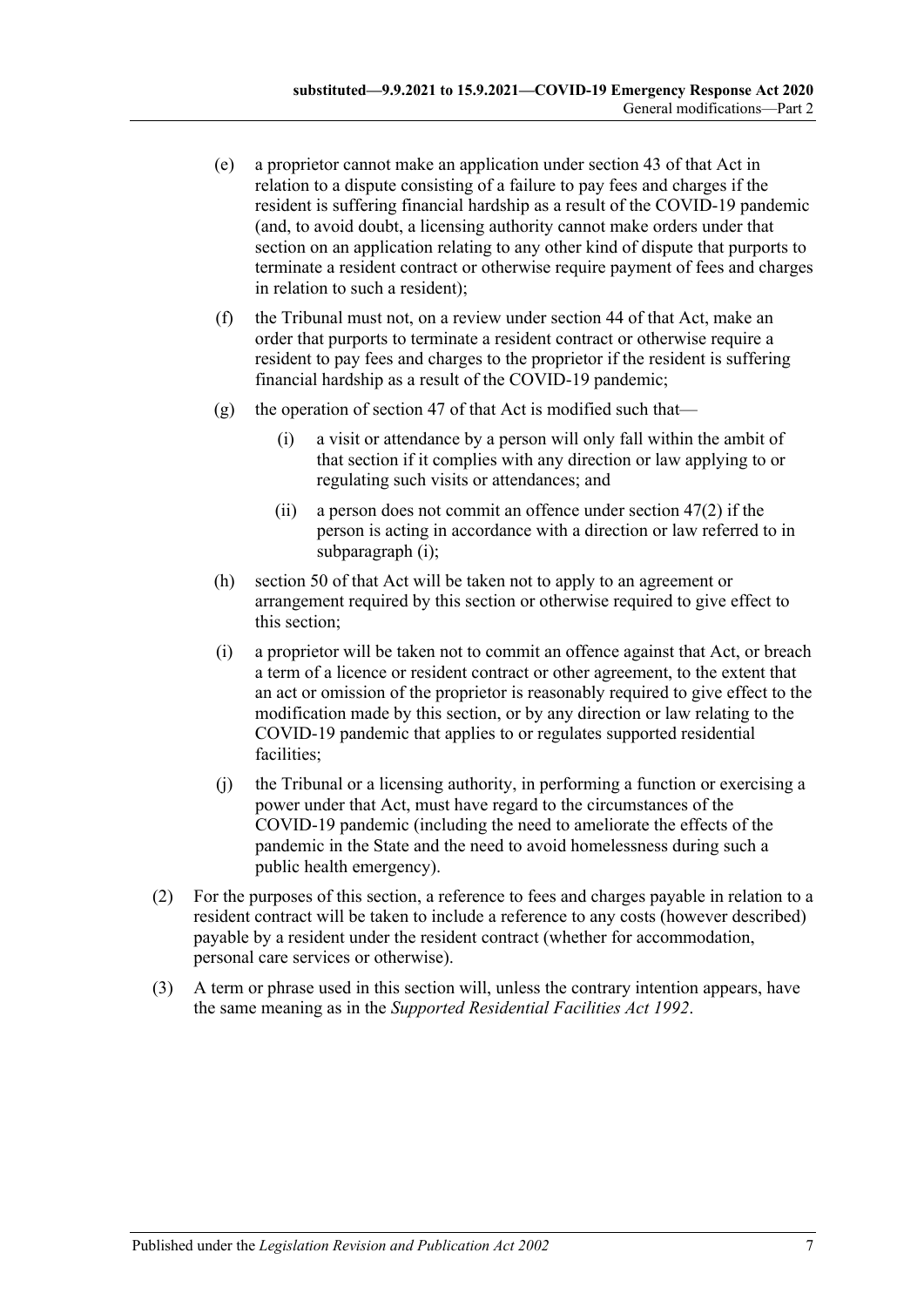#### <span id="page-7-1"></span><span id="page-7-0"></span>**10A—Provisions relating to certain community visitors**

- (1) A community visitor may perform a function or exercise a power under a prescribed law to visit and inspect premises, or visit a patient, resident or other person contemplated by the prescribed law, by means of audiovisual or other electronic means that do not involve the community visitor physically entering the premises and, in relation to such visits and inspections—
	- (a) a requirement under the prescribed law that the community visitor physically attend and inspect premises (however described)—
		- (i) if it is reasonably practicable to comply with the requirement by audiovisual or other electronic means—will be taken to be modified to the extent necessary to give effect to this subsection; or
		- (ii) if it is not reasonably practicable to comply with the requirement by audiovisual or other electronic means—will be taken to be suspended until the expiry of this section); and
	- (b) a requirement under the prescribed law that such visits or inspections be conducted by more than 1 community visitor will be taken to be modified so that the visit or inspection may be conducted by a single community visitor; and
	- (c) a reference in the prescribed law that contemplates a community visitor visiting or otherwise being on premises is to be construed accordingly.
- <span id="page-7-2"></span>(2) A community visitor may, in relation to a visit or inspection referred to in [subsection](#page-7-1) (1), give such directions as the community visitor considers reasonably necessary to enable the visit or inspection to occur, including—
	- (a) directions requiring a person, or person of a class—
		- (i) to take reasonable steps to facilitate the visit or inspection (including by making equipment of a specified kind available for use in the course of the visit or inspection); or
		- (ii) to grant access to specified parts of the premises, or such parts of the premises as may reasonably be accessed using the relevant audiovisual or other means; or
	- (b) directions requiring a person, or person of a class, to provide the community visitor with access to a specified patient or resident of the premises, or patients or residents of a specified class, and for an appropriate area within the premises to be made available to enable confidential communication with the community visitor.
- (3) A person must not, without reasonable excuse, refuse or fail to comply with a direction under [subsection](#page-7-2) (2).

Maximum penalty: \$5 000.

(4) Nothing in this section limits any functions or powers that a community visitor has under a prescribed law in relation to a visit or inspection.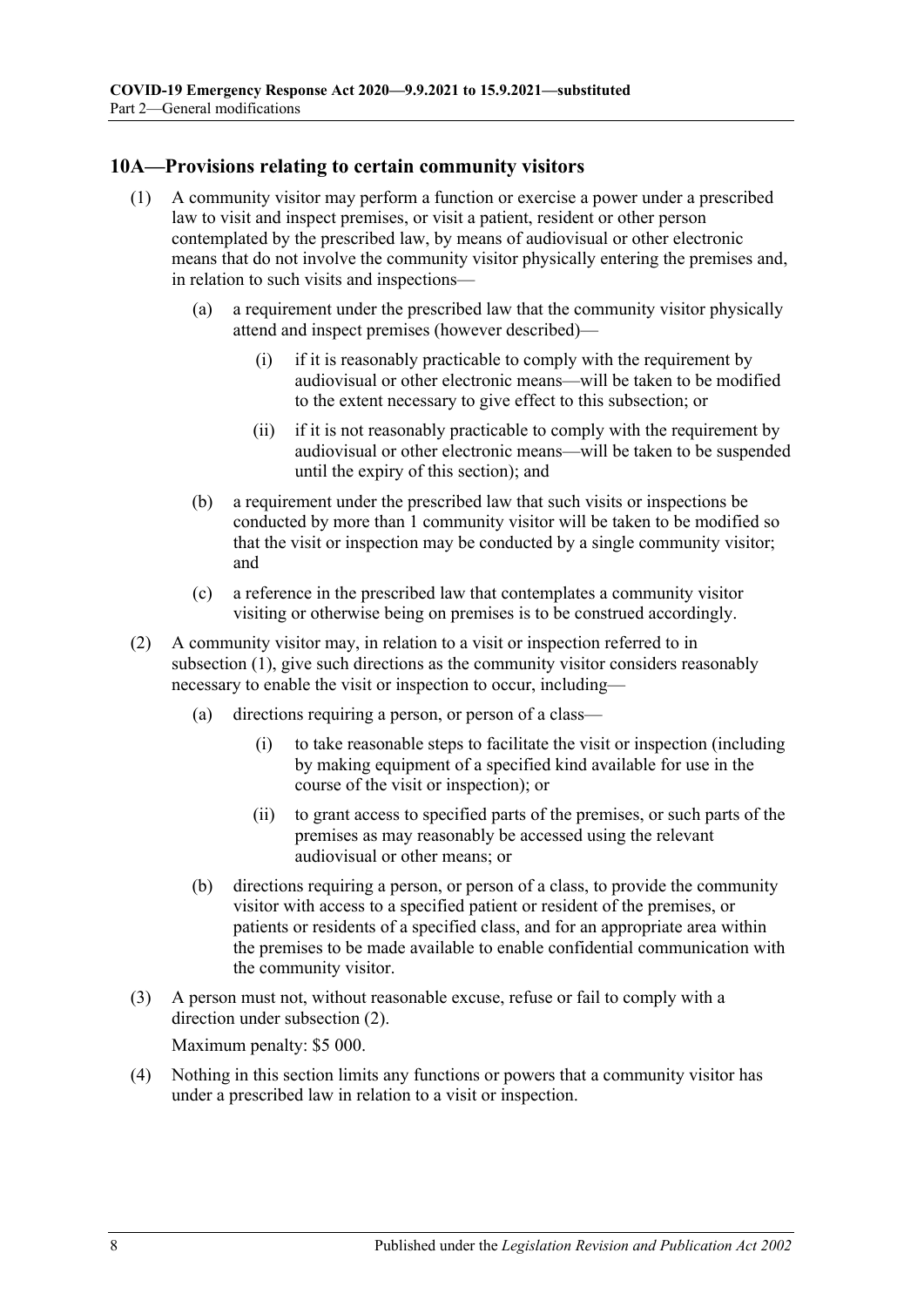- <span id="page-8-1"></span>(5) A community visitor must ensure that the following information is reported on a publicly accessible website and updated on at least a monthly basis:
	- (a) the number of visits or inspections by the community visitor that have occurred by audiovisual or other electronic means in accordance with this section;
	- (b) the name and location of any premises subject to such a visit or inspection;
	- (c) the date on which, and time at which, each such visit or inspection occurred;
	- (d) the reasons why each such visit or inspection occurred by audiovisual or other electronic means in accordance with this section;
	- (e) if a visit or inspection by audiovisual or other electronic means in accordance with this section was not possible for any reason—the reasons why such a visit or inspection was not possible.
- <span id="page-8-2"></span>(6) A report under [subsection](#page-8-1) (5)—
	- (a) must identify, by reference to [paragraphs](#page-8-3) (a) to [\(d\)](#page-8-4) of the definition of *community visitor* in [subsection](#page-8-5) (7), which category of community visitor the report relates to; and
	- (b) must, in a case where the report relates to a category of community visitor referred to in [paragraph](#page-8-3) (a), [\(b\)](#page-8-6) or [\(c\)](#page-8-7) of that definition, be made by the Principal Community Visitor (within the meaning of the Act to which that paragraph relates).
- <span id="page-8-5"></span><span id="page-8-3"></span>(7) In this section—

<span id="page-8-6"></span>*community visitor* means—

- (a) a community visitor within the meaning of the *[Mental Health Act](http://www.legislation.sa.gov.au/index.aspx?action=legref&type=act&legtitle=Mental%20Health%20Act%202009) 2009*;
- (b) a community visitor within the meaning of the *[Disability Services](http://www.legislation.sa.gov.au/index.aspx?action=legref&type=subordleg&legtitle=Disability%20Services%20(Community%20Visitor%20Scheme)%20Regulations%202013)  [\(Community Visitor Scheme\) Regulations](http://www.legislation.sa.gov.au/index.aspx?action=legref&type=subordleg&legtitle=Disability%20Services%20(Community%20Visitor%20Scheme)%20Regulations%202013) 2013*;
- <span id="page-8-7"></span>(c) a community visitor under the *[COVID-19 Emergency Response \(Schedule](http://www.legislation.sa.gov.au/index.aspx?action=legref&type=subordleg&legtitle=COVID-19%20Emergency%20Response%20(Schedule%201)%20Regulations%202020) 1) [Regulations](http://www.legislation.sa.gov.au/index.aspx?action=legref&type=subordleg&legtitle=COVID-19%20Emergency%20Response%20(Schedule%201)%20Regulations%202020) 2020*;
- (d) the Chief Psychiatrist within the meaning of the *[Mental Health Act](http://www.legislation.sa.gov.au/index.aspx?action=legref&type=act&legtitle=Mental%20Health%20Act%202009) 2009*;

#### <span id="page-8-4"></span>*prescribed law* means—

- (a) the *[Mental Health Act 2009](http://www.legislation.sa.gov.au/index.aspx?action=legref&type=act&legtitle=Mental%20Health%20Act%202009)*;
- (b) the *[Disability Services \(Community Visitor Scheme\) Regulations](http://www.legislation.sa.gov.au/index.aspx?action=legref&type=subordleg&legtitle=Disability%20Services%20(Community%20Visitor%20Scheme)%20Regulations%202013) 2013*;
- (c) the *[COVID-19 Emergency Response \(Schedule 1\) Regulations](http://www.legislation.sa.gov.au/index.aspx?action=legref&type=subordleg&legtitle=COVID-19%20Emergency%20Response%20(Schedule%201)%20Regulations%202020) 2020*;
- (d) the *[Health Care Act](http://www.legislation.sa.gov.au/index.aspx?action=legref&type=act&legtitle=Health%20Care%20Act%202008) 2008*.

#### <span id="page-8-8"></span><span id="page-8-0"></span>**16—Requirements relating to documents**

- (1) The Governor may, by regulation, suspend or modify any requirements under an Act or law, or an instrument, relating to the preparation, signing, witnessing, attestation, certification, stamping or other treatment of any document.
- (2) Without limiting [subsection](#page-8-8) (1), a regulation under this section—
	- (a) may be subject to conditions or other limitations; and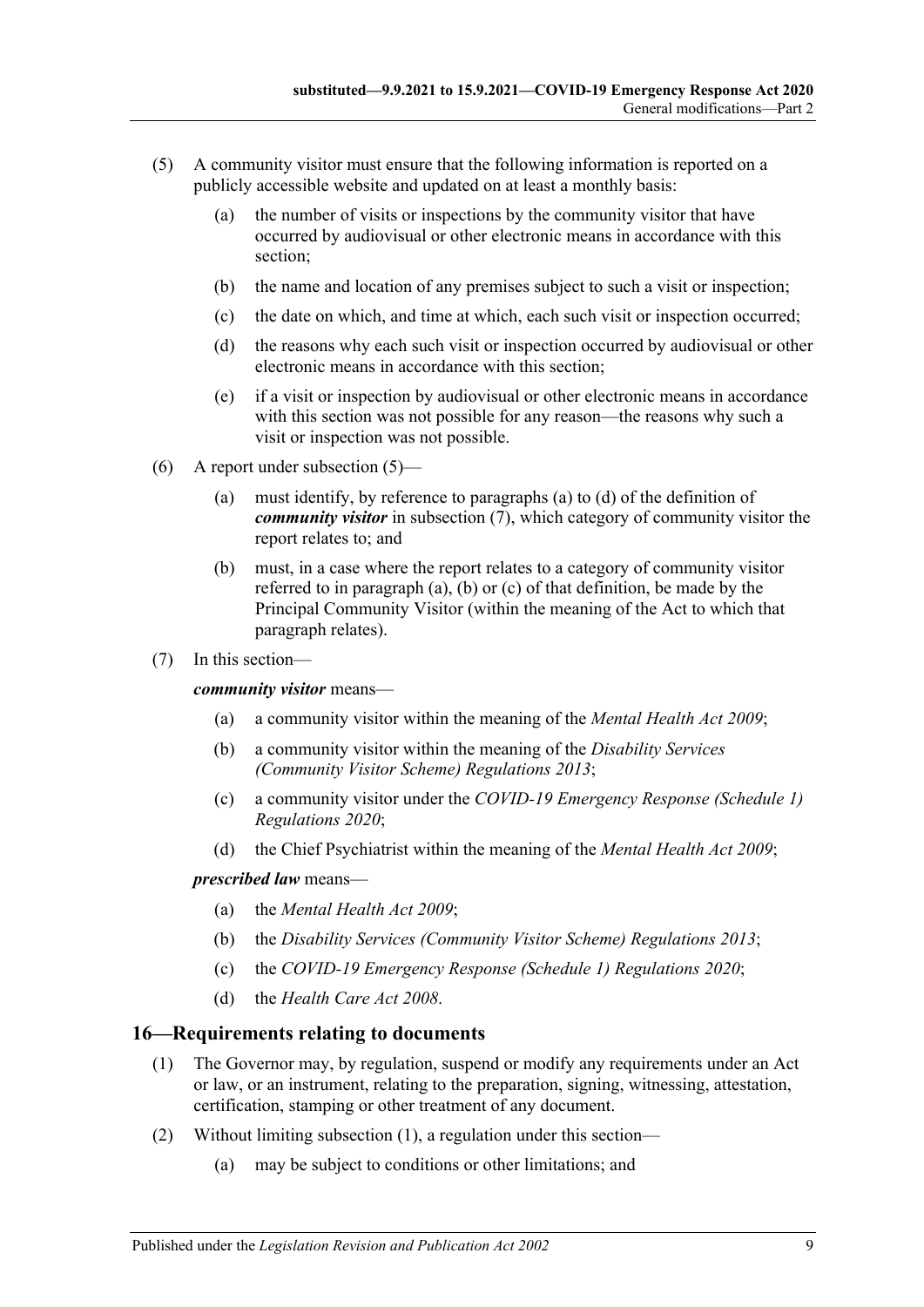- (b) may be expressed as applying to a particular requirement under an Act or law or to a class of requirements or otherwise in circumstances described in the regulation; and
- (c) may have the effect of modifying any Act or law or any instrument.

#### <span id="page-9-0"></span>**18—Service**

Except where this Act requires otherwise, a notice or other document required or authorised to be given to or served on a person under this Act may—

- (a) be given to the person personally; or
- (b) be left for the person at the person's place of residence or business with someone apparently over the age of 16 years; or
- (c) be posted to the person at the person's last known place of residence or business; or
- (d) be transmitted by fax or email to a fax number or email address provided by the person (in which case the notice or other document will be taken to have been given or served at the time of transmission); or
- (e) if the person is a company or registered body within the meaning of the *Corporations Act 2001* of the Commonwealth, be served in accordance with that Act.

#### <span id="page-9-2"></span><span id="page-9-1"></span>**19—Regulations**

- (1) The Governor may make such regulations as are contemplated by, or necessary or expedient for the purposes of, this Act.
- (2) Without limiting the generality of [subsection](#page-9-2) (1), the regulations may provide for—
	- (a) the circumstances in which a person will be taken to be suffering financial hardship as a result of the COVID-19 pandemic for the purposes of a tenancy provision of this Act; and
	- (c) mitigation of adverse impacts on a party to a lease resulting from the COVID-19 pandemic, including by making provision for any measures to regulate the parties to a lease or the provisions of a lease; and
	- (d) modification of the operation of any provisions of this Act or a relevant Act for a purpose related to any circumstances brought about by the COVID-19 pandemic (or measures taken to address the COVID-19 pandemic) or to economic stimulus during and after the COVID-19 pandemic; and
	- (e) provisions making related modifications to any Act or law consequent on the tenancy provisions of this Act; and
	- (h) the keeping of records, or the making of any reports to the Minister or another specified person or body, in relation to any matter dealt with by this Act; and
	- (i) provisions of a saving or transitional nature consequent on the enactment of this Act or the making of any regulation under this Act; and
	- (j) fines, not exceeding \$10 000, for offences against the regulations; and
	- (k) expiation fees, not exceeding \$5 000, for offences against the regulations; and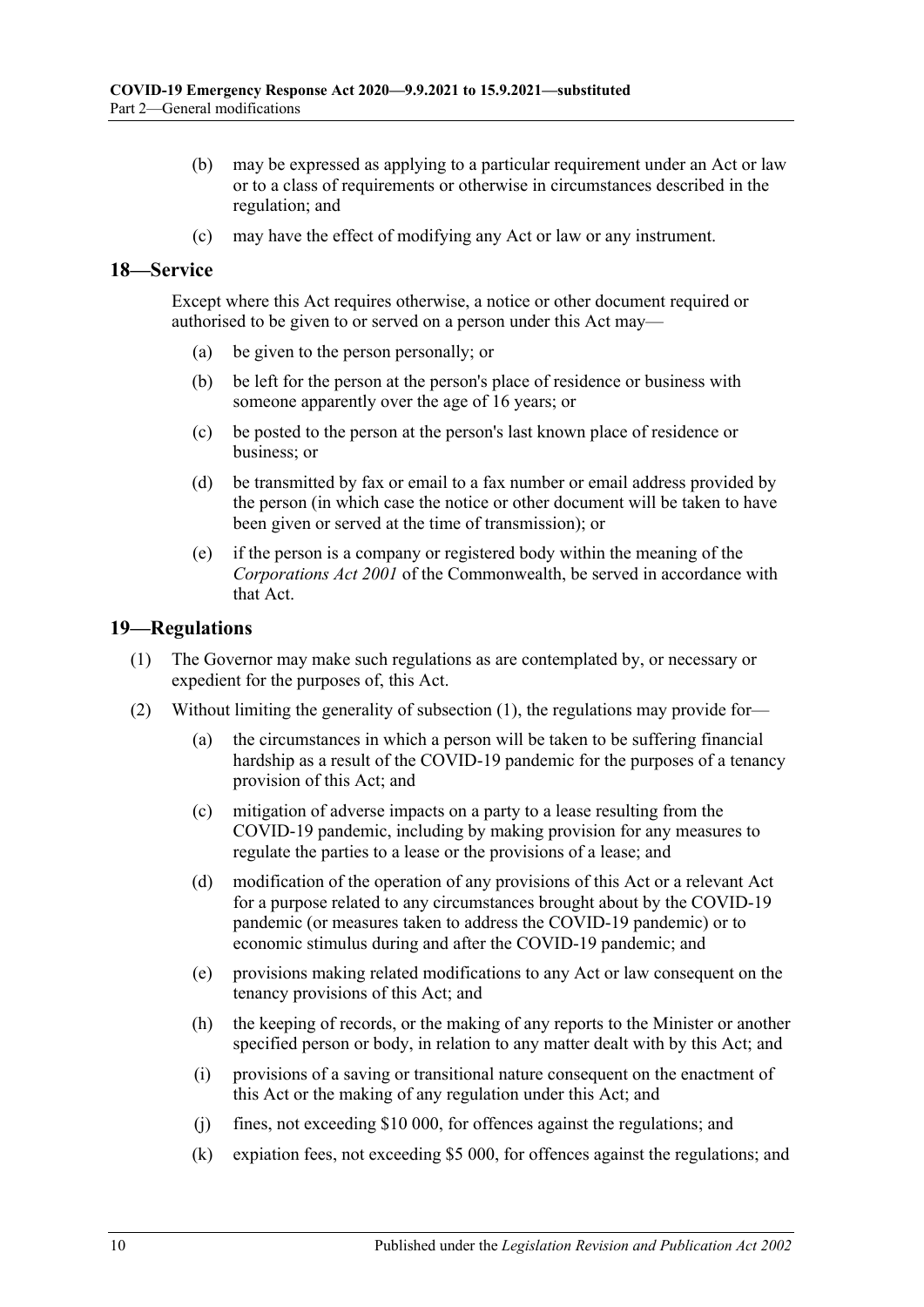- (l) facilitation of proof of the commission of offences and other evidentiary matters.
- (3) The regulations may—
	- (a) be of general or limited application; and
	- (b) make different provision according to the circumstances or entities to which they are expressed to apply; and
	- (c) apply or incorporate, wholly or partially and with or without modification, a code, standard, policy or other document prepared or published by the Minister or another specified person or body; and
	- (d) provide that any matter or thing is to be determined, dispensed with, regulated or prohibited according to the discretion of the Minister, the State Co-ordinator, the Chief Public Health Officer or any other specified body or person.
- (4) If a code, standard or other document is referred to or incorporated in the regulations—
	- (a) a copy of the code, standard or other document must be kept available for public inspection, without charge and during ordinary office hours, at an office or offices specified in the regulations; and
	- (b) evidence of the contents of the code, standard or other document may be given in any legal proceedings by production of a document apparently certified by the Minister to be a true copy of the code, standard or other document.
- <span id="page-10-1"></span>(5) On the expiry of a provision of this Act under [section](#page-1-6) 6, all regulations made for the purposes of the provision are taken to be revoked.
- (6) In this section—

*relevant Act* means the *[Landlord and Tenant Act](http://www.legislation.sa.gov.au/index.aspx?action=legref&type=act&legtitle=Landlord%20and%20Tenant%20Act%201936) 1936*, the *[Real Property Act](http://www.legislation.sa.gov.au/index.aspx?action=legref&type=act&legtitle=Real%20Property%20Act%201886) 1886*, the *[Residential Parks Act](http://www.legislation.sa.gov.au/index.aspx?action=legref&type=act&legtitle=Residential%20Parks%20Act%202007) 2007*, the *[Residential Tenancies Act](http://www.legislation.sa.gov.au/index.aspx?action=legref&type=act&legtitle=Residential%20Tenancies%20Act%201995) 1995*, the *[Retail and](http://www.legislation.sa.gov.au/index.aspx?action=legref&type=act&legtitle=Retail%20and%20Commercial%20Leases%20Act%201995)  [Commercial Leases Act](http://www.legislation.sa.gov.au/index.aspx?action=legref&type=act&legtitle=Retail%20and%20Commercial%20Leases%20Act%201995) 1995*, the *[Supported Residential Facilities Act](http://www.legislation.sa.gov.au/index.aspx?action=legref&type=act&legtitle=Supported%20Residential%20Facilities%20Act%201992) 1992* or any other Act in so far as it relates to or affects landlords and tenants in the State or other residential leases, licences or agreements;

*tenancy provision* of this Act means sections 8 to 10 (inclusive).

#### <span id="page-10-0"></span>**20—Savings and transitional matters**

- (1) The Governor may make regulations of a savings or transitional nature consequent on the expiry of any provision of this Act under [section](#page-1-6) 6 (or on the revocation of any regulation in accordance with [section](#page-10-1) 19(5)).
- (2) The regulations may—
	- (a) be of general or limited application; and
	- (b) make different provision according to the circumstances or entities to which they are expressed to apply; and
	- (c) apply or incorporate, wholly or partially and with or without modification, a code, standard, policy or other document prepared or published by the Minister or another specified person or body; and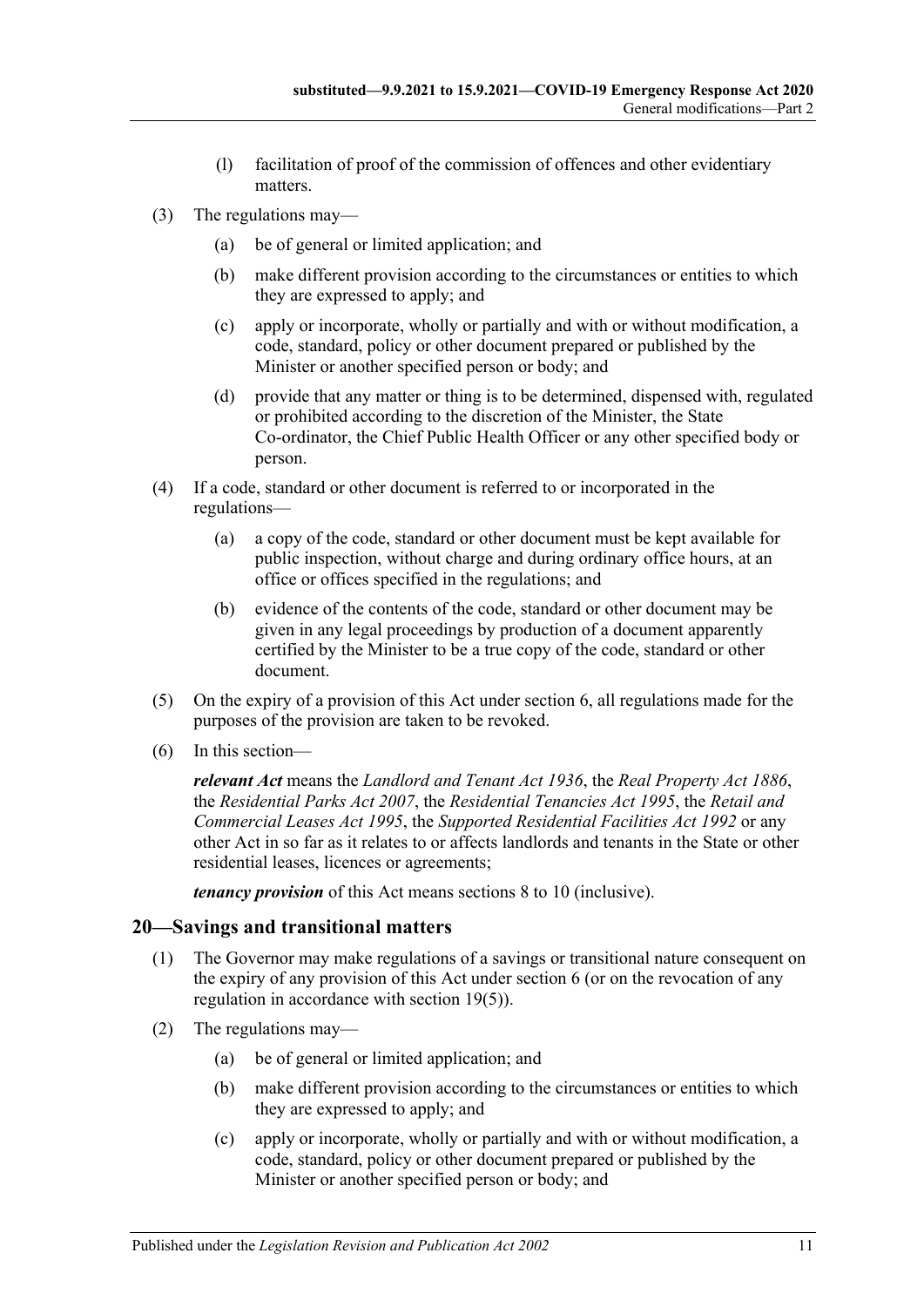- (d) provide that any matter or thing is to be determined, dispensed with, regulated or prohibited according to the discretion of the Minister, the State Co-ordinator, the Chief Public Health Officer or any other specified body or person.
- (3) If a code, standard or other document is referred to or incorporated in the regulations—
	- (a) a copy of the code, standard or other document must be kept available for public inspection, without charge and during ordinary office hours, at an office or offices specified in the regulations; and
	- (b) evidence of the contents of the code, standard or other document may be given in any legal proceedings by production of a document apparently certified by the Minister to be a true copy of the code, standard or other document.
- $(4)$  If—
	- (a) a regulation made under section 14 postpones any time or extends any period; and
	- (b) the regulation is revoked by operation of [section](#page-10-1) 19(5) before that time or before the expiration of that period,

the postponement or extension continues to have effect according to its terms (as in force immediately before the revocation).

#### <span id="page-11-2"></span><span id="page-11-0"></span>**21—Disallowance of regulations made under Act**

- (1) Despite section 10(3) of the *[Subordinate Legislation Act](http://www.legislation.sa.gov.au/index.aspx?action=legref&type=act&legtitle=Subordinate%20Legislation%20Act%201978) 1978*, all regulations made under this Act must be laid before each House of Parliament on the next sitting day of that House after the regulations are made.
- (2) Except as is provided under [subsection](#page-11-2) (1), nothing in this section limits the operation of the *[Subordinate Legislation Act](http://www.legislation.sa.gov.au/index.aspx?action=legref&type=act&legtitle=Subordinate%20Legislation%20Act%201978) 1978*.
- (3) Where regulations made under this Act are disallowed, the Governor must not, except in accordance with a resolution of the House that disallowed the regulations, remake those regulations, or make regulations that are of the same effect, within 6 months after the day on which the regulations are disallowed.

#### <span id="page-11-1"></span>**22—Immunity from liability etc**

No civil or criminal liability attaches to the Crown, or to any person acting in good faith, in respect of—

- (a) any acts or omissions in connection with—
	- (i) the exercise or discharge, or purported exercise or discharge, of a power or function under this Act; or
	- (ii) the carrying out, or purported carrying out, of any direction or requirement given or imposed, or purportedly given or imposed, in accordance with this Act; or
- (b) any failure to exercise or discharge a power or function under this Act,

in relation to the outbreak of the human disease named COVID-19 within South Australia.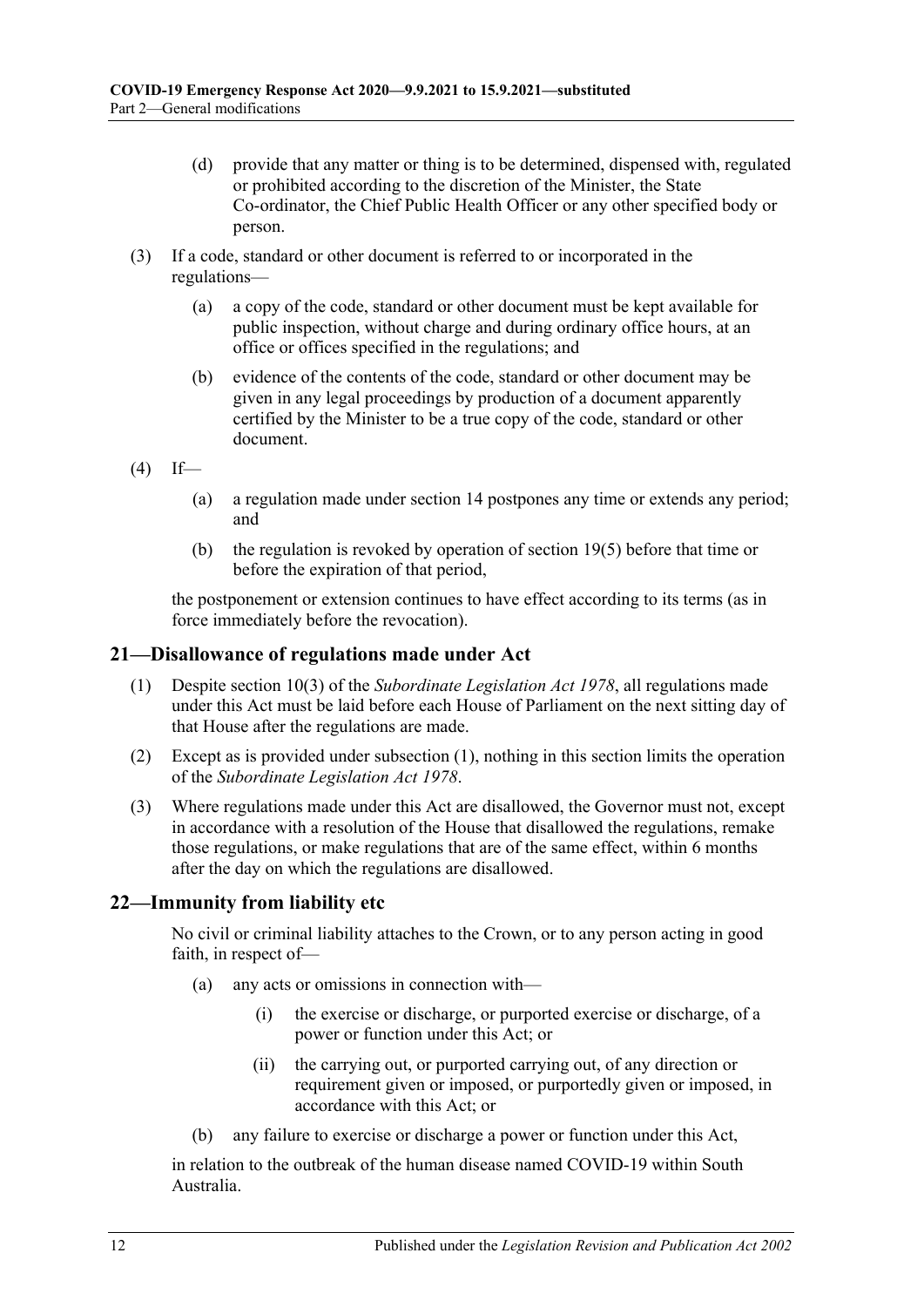## <span id="page-12-0"></span>**23—Further provisions in Schedules**

(2) The operation of a law of the State specified in a provision of [Schedule](#page-12-1) 2 is modified as set out in that provision until that provision expires in accordance with [section](#page-1-6) 6.

## <span id="page-12-1"></span>**Schedule 2—Temporary modification of particular State laws Part 1—***Emergency Management Act 2004*

### <span id="page-12-2"></span>**1—Modification of** *Emergency Management Act 2004*

The *[Emergency Management Act](http://www.legislation.sa.gov.au/index.aspx?action=legref&type=act&legtitle=Emergency%20Management%20Act%202004) 2004* applies with the following modifications:

(c) section 25(2)—after "but subject to" insert:

this section and

- (d) section  $25(2)(a)$ —delete "(using such force as is necessary)"
- <span id="page-12-3"></span>(e) section 25(3)—delete subsection (3) and substitute:
	- (3) The State Co-ordinator (or a delegate of the State Co-ordinator) may give a direction or make a requirement under this section that applies to persons generally throughout the State.
	- (4) A direction or requirement of a kind referred to in [subsection](#page-12-3) (3) must be published on a website determined by the State Co-ordinator within 24 hours after it is given or made.
	- (5) For the avoidance of doubt—
		- (a) the State Co-ordinator or an authorised officer may exercise or discharge a power or function under this section even if to do so would contravene another law of the State; and
		- (b) the State Co-ordinator or an authorised officer may use such force as is reasonably necessary in the exercise or discharge of a power or function under this section or in ensuring compliance with a direction or requirement under this section; and
		- (c) a direction or requirement given or imposed by the State Co-ordinator or an authorised officer under this section may do any of the following:
			- (i) it may apply to a person, or a class of persons, or in respect of any place or during any period;
			- (ii) it may require or allow a person or a class of persons to act in contravention of another law of the State;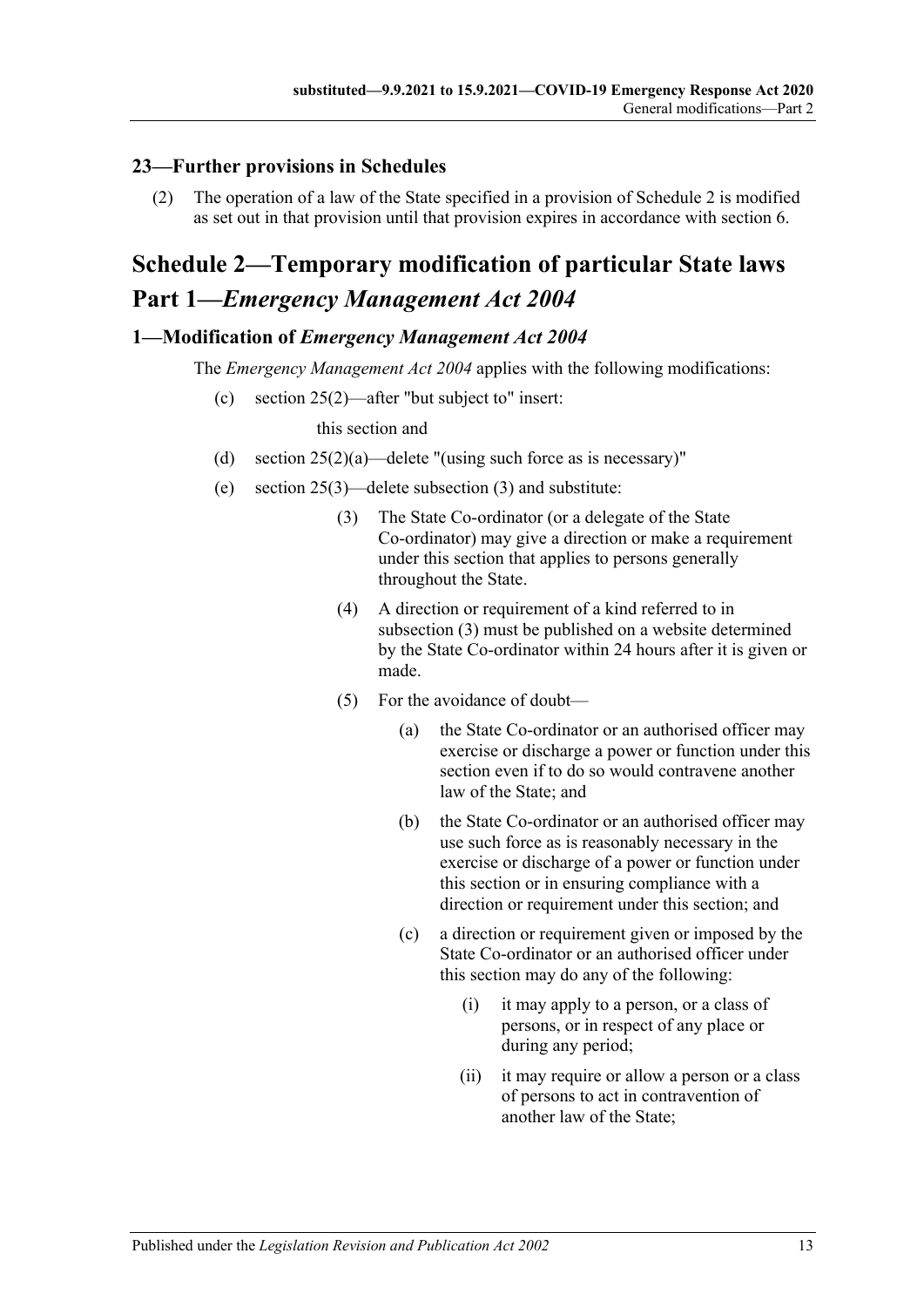- (iii) it may affect the lawful rights or obligations of any person or class of persons; and
- (d) a direction or requirement may be issued in the form of a written instrument or in any other form (including, without limitation, orally, by SMS or email).
- (6) If a direction applies to a class of persons or applies in respect of any place or during any period, the State Co-ordinator, or an authorised officer, may exempt (conditionally or unconditionally) any person or class of persons from the direction.
- (7) The State Co-ordinator must consider the advice of the Chief Public Health Officer before exercising or discharging a power or function under this section that would (conditionally or unconditionally) authorise authorised officers, or authorised officers of a particular class, to provide, direct, require or allow the provision of health goods or services or a particular class of such goods or services.
- (fa) section 27A(1), definition of *market participant*—after paragraph (c) insert:
	- (d) any person who engages in the transmission or distribution of electricity;
- (fb) section  $27C(2)(b)$ —delete paragraph (b) and substitute:
	- (b) require a market participant to give any directions of a kind that the market participant may lawfully give (which may include, for example, requiring a market participant to give directions to, or to exercise authority over, another person or body, whether or not that other person or body is also a market participant);
- (fc) section 27C—after subsection (2) insert:
	- (2a) A direction to a market participant may—
		- (a) require the performance of specific acts or omissions; or
		- (b) require the exercise of specific powers or functions; or
		- (c) require specific outcomes or performance standards.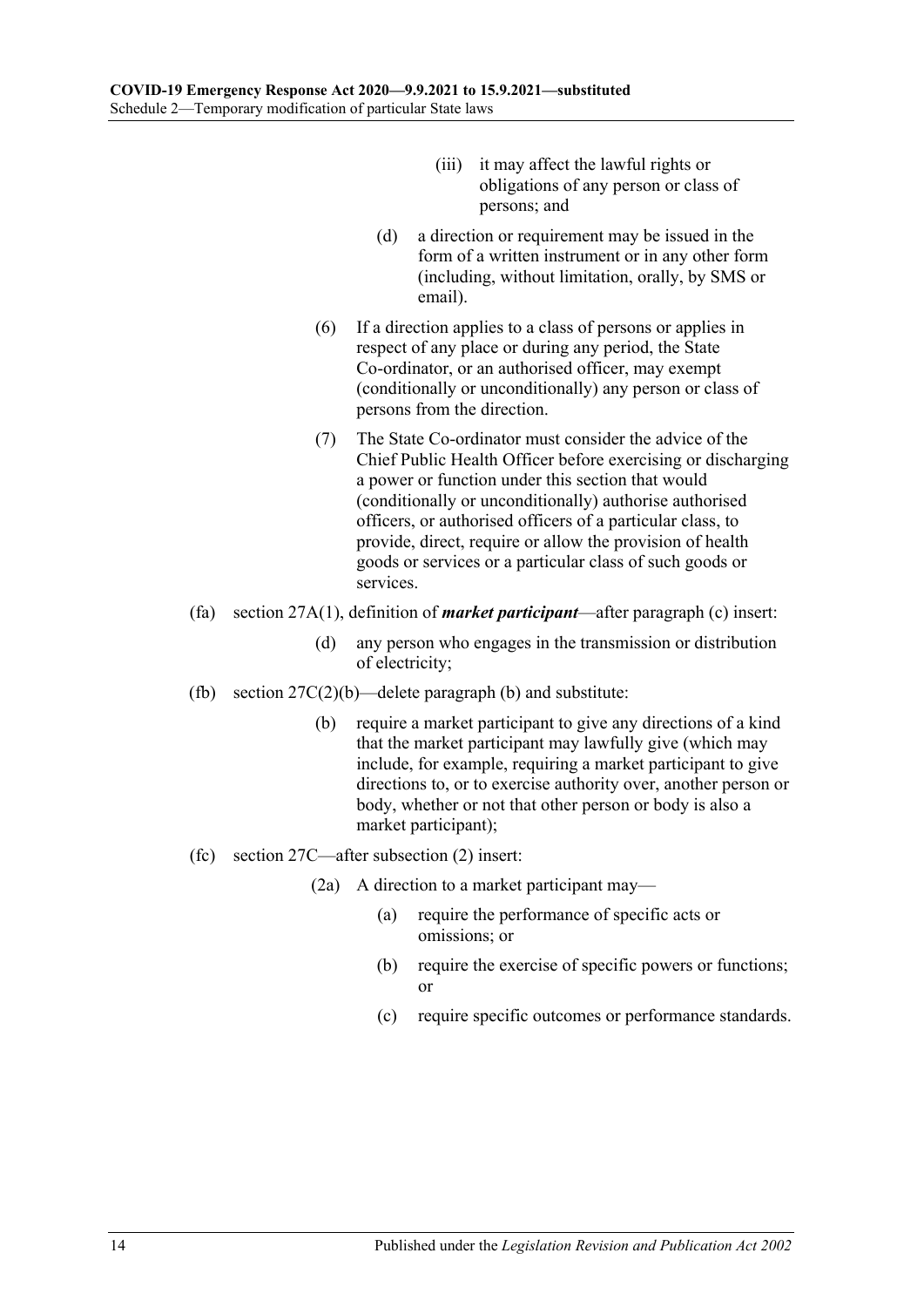## **Part 2AA—***Health Practitioner Regulation National Law (South Australia) Act 2010*

### <span id="page-14-0"></span>**2AA—Modification of** *Health Practitioner Regulation National Law (South Australia) Act 2010*

Part 4 of the *[Health Practitioner Regulation National Law \(South Australia\) Act](http://www.legislation.sa.gov.au/index.aspx?action=legref&type=act&legtitle=Health%20Practitioner%20Regulation%20National%20Law%20(South%20Australia)%20Act%202010) 2010* applies with the following modifications:

- (a) Section 43—after subsection (1) insert:
	- (1a) Section 43(1) will be taken not to apply to a person who carries on a pharmacy business in circumstances where—
		- (a) the person is authorised by the Authority to operate the pharmacy business without a pharmacist being physically in attendance at the pharmacy; and
		- (b) a pharmacist is, by means of internet or other electronic communication (other than communication of a kind specified by the Authority), in attendance during any period the pharmacy business is operating and is available for consultation by members of the public.
- (b) Section 46—after subsection (5) insert:
	- (6) A condition of the registration of a pharmacy that is inconsistent with section 43(1a) will, to the extent of the inconsistency, be taken to be modified to give effect to the modification made by that subclause.

## **Part 2A—***National Electricity (South Australia) Act 1996*

### <span id="page-14-1"></span>**2A—Modification of** *National Electricity (South Australia) Act 1996*

Part 5 of the *[National Electricity \(South Australia\) Act](http://www.legislation.sa.gov.au/index.aspx?action=legref&type=act&legtitle=National%20Electricity%20(South%20Australia)%20Act%201996) 1996* applies with the following modification:

After section 15A insert:

#### **15B—Regulations varying rules under the National Electricity Law**

- (1) The Governor may, for the purpose of protecting the reliability and security of the South Australian power system, make regulations modifying the operation of the rules under the National Electricity Law (insofar as they apply as part of the law of South Australia).
- (2) Section 21 of the *[COVID-19 Emergency Response Act](http://www.legislation.sa.gov.au/index.aspx?action=legref&type=act&legtitle=COVID-19%20Emergency%20Response%20Act%202020) 2020* applies to a regulation made under this section as if it were a regulation made under that Act.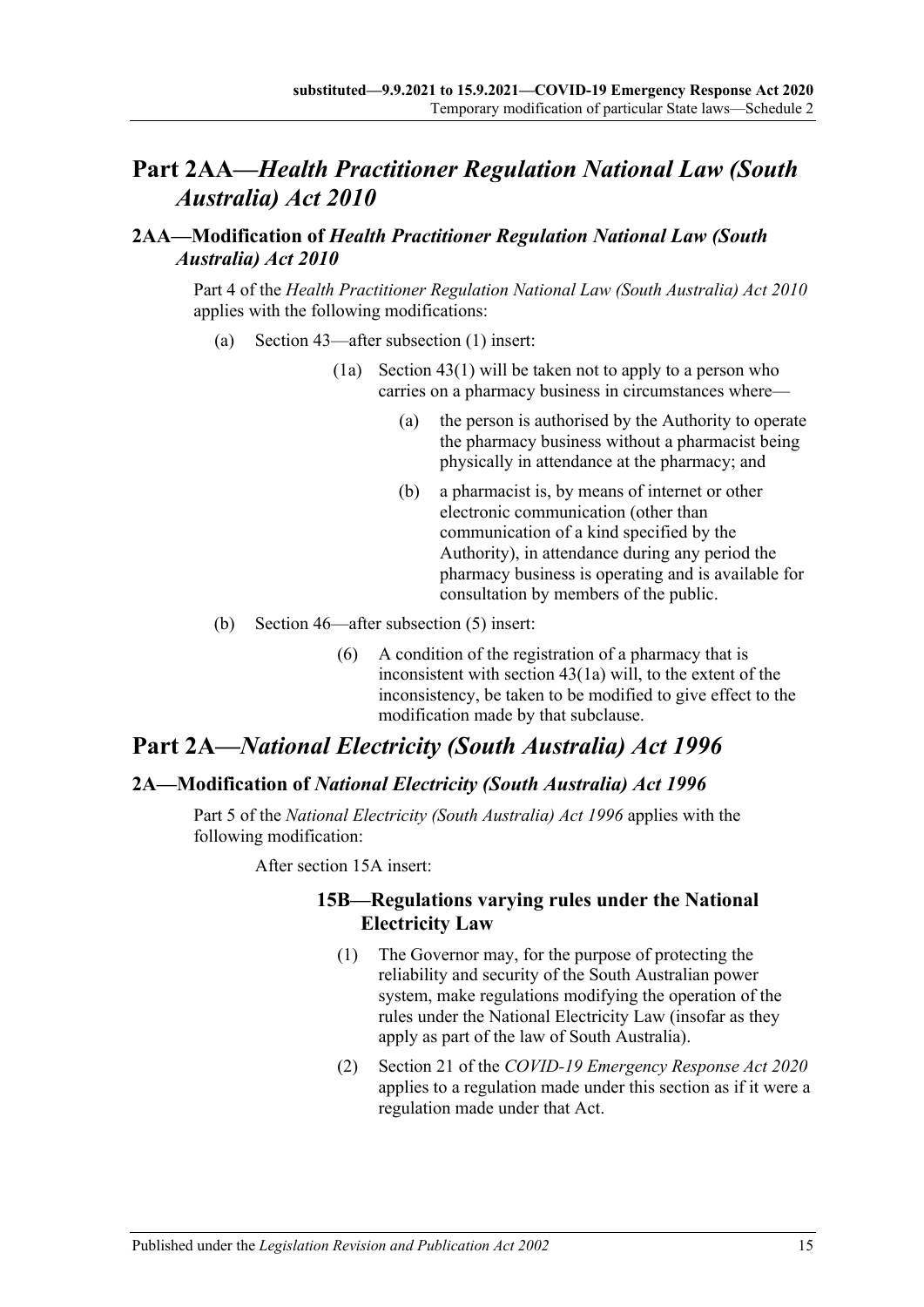## <span id="page-15-0"></span>**Legislative history**

### **Notes**

- Amendments of this version that are uncommenced are not incorporated into the text.
- Please note—References in the legislation to other legislation or instruments or to titles of bodies or offices are not automatically updated as part of the program for the revision and publication of legislation and therefore may be obsolete.
- Earlier versions of this Act (historical versions) are listed at the end of the legislative history.
- For further information relating to the Act and subordinate legislation made under the Act see the Index of South Australian Statutes or www.legislation.sa.gov.au.

## **Legislation amended by principal Act**

The *COVID-19 Emergency Response Act 2020* amended the following:

*Emergency Management Act 2004 Payroll Tax Act 2009 South Australian Public Health Act 2011*

## **Principal Act and amendments**

New entries appear in bold.

| Year | N <sub>0</sub> | Title                                                                          | Assent    | Commencement                                                                               |
|------|----------------|--------------------------------------------------------------------------------|-----------|--------------------------------------------------------------------------------------------|
| 2020 | -7             | COVID-19 Emergency Response<br>Act 2020                                        | 9.4.2020  | 9.4.2020: s 2(1) except ss 7<br>to $9 - 30.3.2020$ : s 2(2)                                |
| 2020 | 9              | COVID-19 Emergency Response<br>(Bail) Amendment Act 2020                       | 7.5.2020  | 7.5.2020                                                                                   |
| 2020 | 14             | COVID-19 Emergency Response<br>(Further Measures) Amendment<br>Act 2020        | 15.5.2020 | 15.5.2020                                                                                  |
| 2020 | 23             | COVID-19 Emergency Response<br>(Further Measures) (No 2)<br>Amendment Act 2020 | 24.7.2020 | 24.7.2020                                                                                  |
| 2020 | 30             | COVID-19 Emergency Response<br>(Expiry and Rent) Amendment<br>Act 2020         | 25.9.2020 | 25.9.2020                                                                                  |
| 2021 | - 1            | COVID-19 Emergency Response<br>(Expiry) Amendment Act 2021                     | 4.2.2021  | 4.2.2021                                                                                   |
| 2021 | 19             | COVID-19 Emergency Response<br>(Expiry) (No 2) Amendment Act 2021              | 20.5.2021 | 20.5.2021                                                                                  |
| 2021 | 25             | <b>Statutes Amendment (COVID-19</b><br><b>Permanent Measures) Act 2021</b>     | 17.6.2021 | Sch 1 (cll 1 & 2)-9.9.2021 (Gazette<br>18.8.2021 p3099)                                    |
| 2021 | 34             | COVID-19 Emergency Response<br>(Expiry) (No 3) Amendment Act 2021              | 16.9.2021 | 16.9.2021: s 2(1) except s $5-2.9.2021$<br>immediately after expiry of ss 8 to 10:<br>s(2) |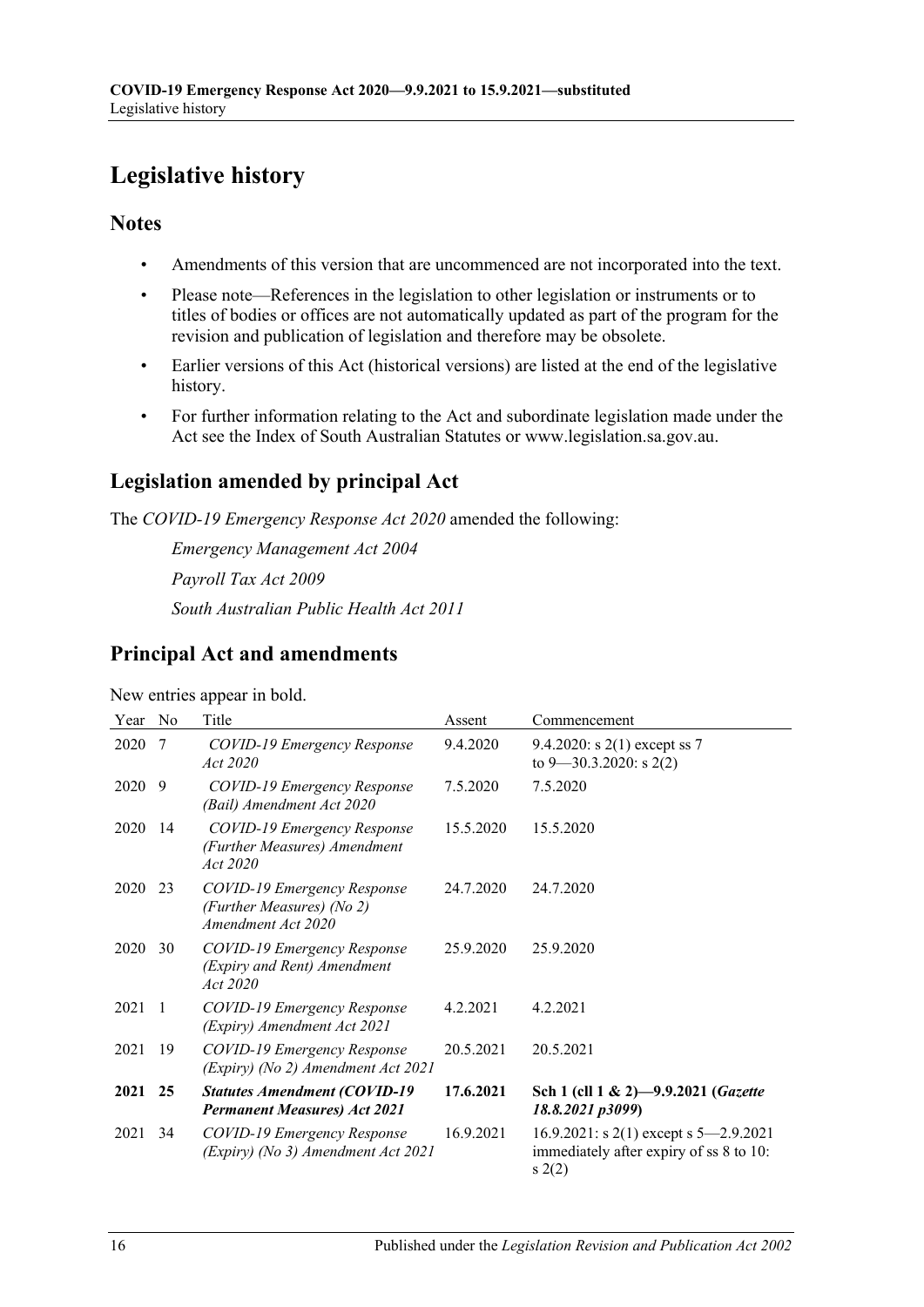## **Provisions amended**

New entries appear in bold.

Entries that relate to provisions that have been deleted appear in italics.

| Provision                           | How varied                                                                                      | Commencement               |  |
|-------------------------------------|-------------------------------------------------------------------------------------------------|----------------------------|--|
| Long title                          | amended under Legislation Revision and<br><b>Publication Act 2002</b>                           | 7.5.2020                   |  |
| Pt1                                 |                                                                                                 |                            |  |
| s <sub>3</sub>                      |                                                                                                 |                            |  |
| relevant<br>declaration             | amended by 30/2020 s 3                                                                          | 25.9.2020                  |  |
| s <sub>6</sub>                      |                                                                                                 |                            |  |
| s(6(1))                             | amended by $14/2020$ s $3(1)$                                                                   | 15.5.2020                  |  |
|                                     | amended by $30/2020$ s 4(1)                                                                     | 25.9.2020                  |  |
|                                     | (a)(ii) omitted under Legislation Revision and<br><b>Publication Act 2002</b>                   | 9.9.2021                   |  |
|                                     | (b)(ii) omitted under Legislation Revision and<br>Publication Act 2002                          | 9.9.2021                   |  |
|                                     | amended by $34/2021$ s $4(1)$                                                                   | 16.9.2021-not incorporated |  |
| s(6(2))                             | amended by 30/2020 s 4(2)                                                                       | 25.9.2020                  |  |
|                                     | amended by $1/2021$ s 3                                                                         | 4.2.2021                   |  |
|                                     | amended by 19/2021 s 3                                                                          | 20.5.2021                  |  |
|                                     | amended by $34/2021$ s $4(1)$                                                                   | 16.9.2021-not incorporated |  |
| $s\ 6(2a)$                          | inserted by $14/2020$ s $3(2)$                                                                  | 15.5.2020                  |  |
|                                     | amended by $30/2020 s 4(3)$                                                                     | 25.9.2020                  |  |
|                                     | omitted under Legislation Revision and<br><b>Publication Act 2002</b>                           | 4.2.2021                   |  |
| Pt 2                                |                                                                                                 |                            |  |
| s 7                                 | substituted by $14/2020 s 4$                                                                    | 15.5.2020                  |  |
|                                     | expired: $s \frac{6}{1}(a)$ -omitted under Legislation<br>Revision and Publication Act 2002     | (21.1.2021)                |  |
| s 8 before insertion<br>by 34/2021  | expired: $s 6(1)(a)$                                                                            | (1.9.2021)                 |  |
| s(1)                                | (c) expired: $s \ 6(1)(a)$ —omitted under<br>Legislation Revision and Publication Act 2002      | (2.7.2020)                 |  |
|                                     | amended by 30/2020 s 5                                                                          | 25.9.2020                  |  |
| $\sqrt{s}$ 8                        | inserted by 34/2021 s 5                                                                         | 2.9.2021                   |  |
| s 9                                 | expired: $s 6(1)(a)$                                                                            | (1.9.2021)                 |  |
|                                     | inserted by 34/2021 s 5                                                                         | 2.9.2021                   |  |
| s 10 before insertion<br>by 34/2021 | expired: $s 6(1)(a)$                                                                            | (1.9.2021)                 |  |
| s 10(1)                             | (i) expired: $s \frac{6}{1}(a)$ -omitted under<br>Legislation Revision and Publication Act 2002 | (25.6.2020)                |  |
| s 10                                | inserted by 34/2021 s 5                                                                         | 2.9.2021                   |  |
| s 10A                               | inserted by 14/2020 s 5                                                                         | 15.5.2020                  |  |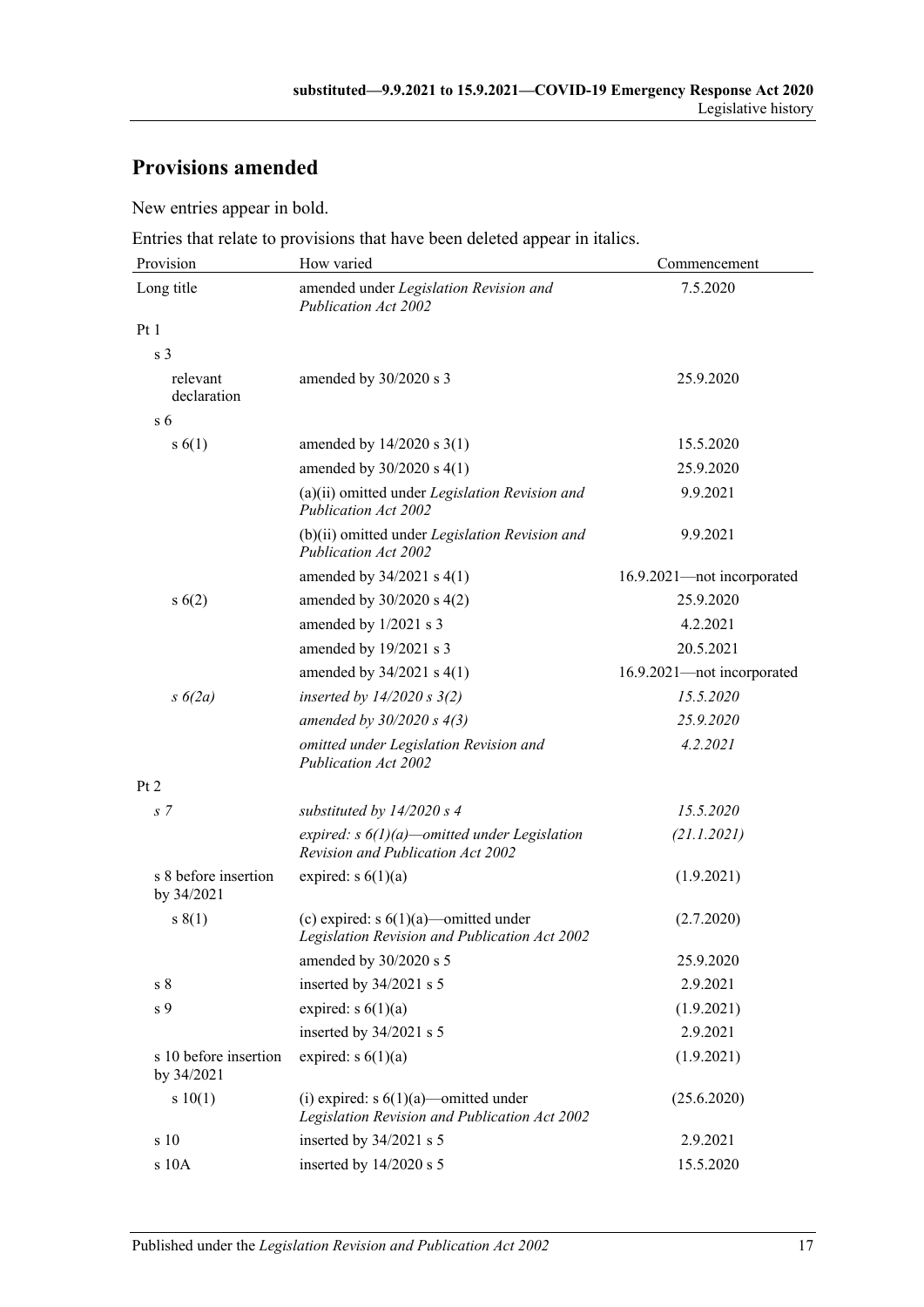| $ss 11 - 13$                       | expired: $s \frac{6}{l}$ )(a)—omitted under Legislation<br>Revision and Publication Act 2002        | (3.9.2020)                 |
|------------------------------------|-----------------------------------------------------------------------------------------------------|----------------------------|
| S <sub>14</sub>                    | expired: $s \frac{6}{l}$ )(a)—omitted under Legislation<br><b>Revision and Publication Act 2002</b> | (31.5.2021)                |
| s/5                                | expired: $s \frac{6}{1}(a)$ – omitted under Legislation<br>Revision and Publication Act 2002        | (13.8.2020)                |
| s 17                               | deleted by $25/2021$ Sch 1 cl 1                                                                     | 9.9.2021                   |
| s 19                               |                                                                                                     |                            |
| s 19(2)                            | (b) deleted by $14/2020$ s $6(1)$                                                                   | 15.5.2020                  |
|                                    | (f) omitted under Legislation Revision and<br><b>Publication Act 2002</b>                           | 9.9.2021                   |
|                                    | (g) omitted under Legislation Revision and<br>Publication Act 2002                                  | 9.9.2021                   |
| s 19(6)                            |                                                                                                     |                            |
| tenancy provision<br>$\frac{1}{2}$ | amended by $14/2020$ s $6(2)$                                                                       | 15.5.2020                  |
| $s \ 20(4)$                        | inserted by 14/2020 s 7                                                                             | 15.5.2020                  |
| s 23                               |                                                                                                     |                            |
| $s\,23(1)$                         | omitted under Legislation Revision and<br><b>Publication Act 2002</b>                               | 9.9.2021                   |
| $s\,23(3)$                         | omitted under Legislation Revision and<br><b>Publication Act 2002</b>                               | 9.9.2021                   |
| Sch 1                              | expired: $s \frac{6}{1}(a)$ -omitted under Legislation<br>Revision and Publication Act 2002         | (31.5.2021)                |
| Sch 2                              |                                                                                                     |                            |
| Pt AA1                             | inserted by $14/2020$ s $8(1)$                                                                      | 15.5.2020                  |
|                                    | deleted by $25/2021$ Sch 1 cl $2(1)$                                                                | 9.9.2021                   |
| PtAI                               | inserted by $9/2020 s3$                                                                             | 7.5.2020                   |
|                                    | expired: $s \frac{6}{1}(a)$ -omitted under Legislation<br><b>Revision and Publication Act 2002</b>  | (31.5.2021)                |
| PtA2                               | inserted by $23/2020$ s $3(1)$                                                                      | 24.7.2020                  |
|                                    | deleted by $25/2021$ Sch 1 cl $2(2)$                                                                | 9.9.2021                   |
| PtB1                               | inserted by $14/2020$ s $8(2)$                                                                      | 15.5.2020                  |
|                                    | expired: $s \frac{6}{1}(a)$ -omitted under Legislation<br><b>Revision and Publication Act 2002</b>  | (31.5.2021)                |
| Pt <sub>1</sub>                    |                                                                                                     |                            |
| cl 1                               | amended by $14/2020$ s $8(3)$ , (4)                                                                 | 15.5.2020                  |
|                                    | (ea) expired: $s \frac{6(1)}{a}$ -omitted under<br>Legislation Revision and Publication Act 2002    | (7.1.2021)                 |
|                                    | (a) deleted by $25/2021$ Sch 1 cl $2(3)$                                                            | 9.9.2021                   |
|                                    | (b) deleted by $25/2021$ Sch 1 cl $2(3)$                                                            | 9.9.2021                   |
|                                    | (f) deleted by $25/2021$ Sch 1 cl $2(4)$                                                            | 9.9.2021                   |
|                                    | (g) deleted by 25/2021 Sch 1 cl 2(5)                                                                | 9.9.2021                   |
|                                    | amended by 34/2021 s 6                                                                              | 16.9.2021-not incorporated |
| Pt2                                | deleted by $25/2021$ Sch 1 cl $2(6)$                                                                | 9.9.2021                   |
| Pt 2AA                             | inserted by $23/2020$ s $3(2)$                                                                      | 24.7.2020                  |